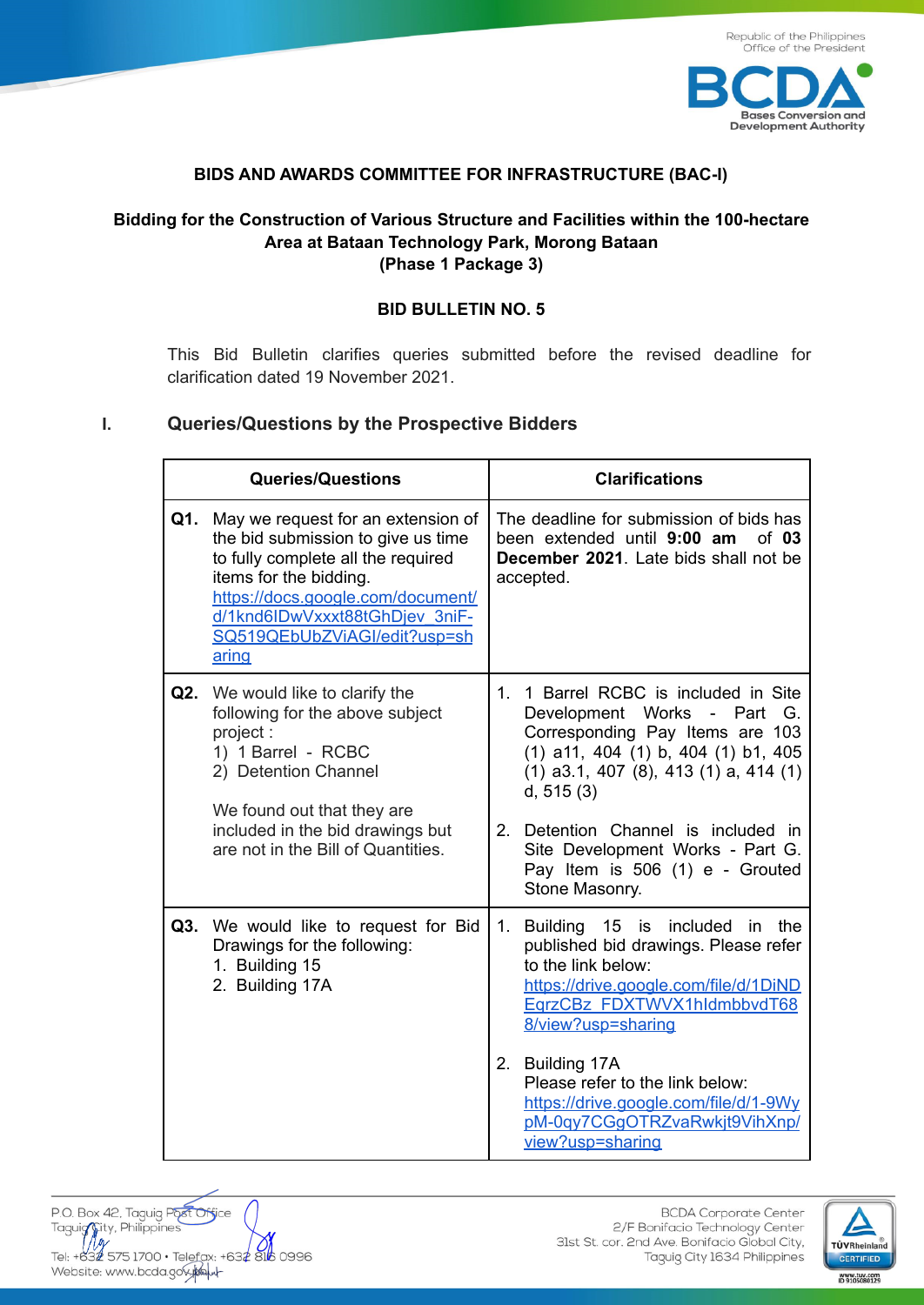

| Q4. | Mechanical Works<br>Item No. 1206 (1)C<br>Description: 55 Gallon Fuel Drum<br>Storage<br>(Owner's<br>Supplied<br>Materials)<br>Clarification: Is this item included in<br>our costing? | Not included. Item 1206 (1)C will not be<br>supplied by the bidder - it will be<br>supplied by the end-user                                                                        |
|-----|----------------------------------------------------------------------------------------------------------------------------------------------------------------------------------------|------------------------------------------------------------------------------------------------------------------------------------------------------------------------------------|
| Q5. | Request for the drawings<br>оf<br>Building 17A.                                                                                                                                        | Please refer to Q3.2.                                                                                                                                                              |
|     | Q6. There is no pay item in the BOQ<br>for Oil Interceptor. Please confirm if<br>included in the scope.                                                                                | Oil Interceptor is included in the BOQ.<br>Corresponding pay<br>Items<br>the<br>are<br>following: 900(1) C1-ad; 902 (1)a-29;<br>902 (1)b-43; 903 (2)-as; 1047 (2) g-3;<br>1047(15) |
|     | you please provide<br>Q7. Can<br>the<br>missing Electrical Plan of Bldg. 1<br>(Sheet no. E1-3e)?<br>Reference: Index of Drawing Sheet                                                  | Please refer to the link below:<br>Sheet No. E1-3e.pdf                                                                                                                             |
|     | <b>No. A1-1A</b>                                                                                                                                                                       |                                                                                                                                                                                    |
| Q8. | Can you please provide plans for<br>Electrical<br><b>of</b><br><b>Site</b><br><b>Exterior</b><br>Development Works?                                                                    | Please refer to the link below:<br>Phase 1 Package 3 Exterior Electrical                                                                                                           |
| Q9. | Can you please provide plans for 2<br>units Basketball Court for Civil,<br>Architectural, Electrical works of<br>Site Development?                                                     | Please refer to the link below:<br>A32-01 & 02 Basketball Courts.pdf                                                                                                               |
|     | Q10. In relation to Q26, there are six (6)<br>Basketball Courts shown in plans.<br>Please identify which basketball<br>courts are included in Packages 3<br>scope.                     | Only 2 Units of Outdoor Basketball<br>Courts are included.                                                                                                                         |
|     | Q11. Please provide the Fire Protection<br>Plans for the Site Development<br>scope.                                                                                                    | Please refer to the link below:<br>FP-1 to FP-5 Fire Protection.pdf                                                                                                                |
|     | Q12. Please provide locations of the<br>following piles in Bldg. No. 1.                                                                                                                | Piles BP2A, BP2B, and BP2C are<br>located in Sheet No. S1-1 Basement<br>Foundation Plan as well as in S1-1A                                                                        |

P.O. Box 42, Taguig Post Office Taguig City, Philippines Tel: +632 5 1700 · Telefax: +632 816 0996<br>Website: www.bcda.gov.php

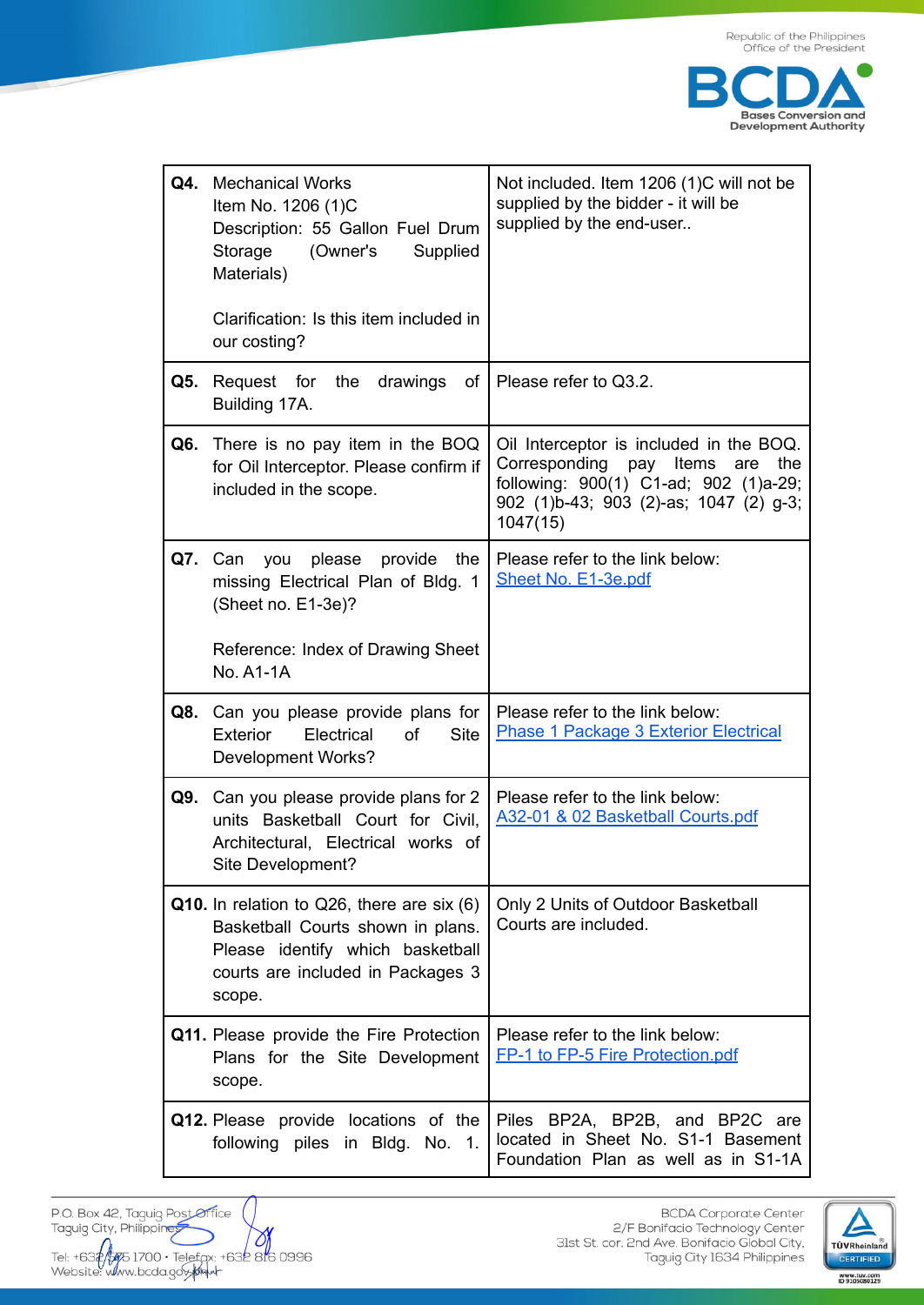

| These are not reflected in the<br>drawing S1-1 Foundation Plan:<br>A. BP2A<br>B. BP2B<br>C. BP2C                                                                    | and S1-1B Partial Basement Foundation<br>Plans.                                                                                                                                                            |
|---------------------------------------------------------------------------------------------------------------------------------------------------------------------|------------------------------------------------------------------------------------------------------------------------------------------------------------------------------------------------------------|
| Q13. Please provide the details of MF-1<br>& MF-2 in Bldg No. 1<br>Query link (page 2, no. 8)                                                                       | Reinforcement Details of MF-1 and<br>MF-2 are already indicated in Sheet No.<br>S1-1 Basement Foundation Plan as well<br>$S1-1A$<br>and S1-1B<br>Partial<br>in.<br>as<br><b>Basement Foundation Plans.</b> |
| Q14. Please confirm if the diameter of<br>pile "P1" in Bldg. No. 39<br><b>is</b><br>1200mm.                                                                         | Yes.                                                                                                                                                                                                       |
| Q15. Please clarify if the following piles<br>in Gridlines 8 are "P1" in Bldg. No.<br>39.<br>Query link (page 2, no. 9)                                             | Yes.                                                                                                                                                                                                       |
| Q16. Building 17B - Please provide<br>Plans and Details for Decorative<br>Metal Slats.                                                                              | Details will be similar to Building 17A<br>sheet No. 17A-15, except that the height<br>will be 6700 mm high instead.                                                                                       |
| Q17. Building 18 - Please provide Plans<br>and Details for Garbage Chute.                                                                                           | Please refer to Sheet No. A18-50.                                                                                                                                                                          |
| Q18. Can you please provide Electrical<br>Plan for Bldg. $\#$ 12 (e12-0 to<br>E12-8c). The issued plan for the<br>Bldg #12 is for Bldg #12.2?                       | Please refer to the link below:<br><b>BLDG 12 Electrical</b>                                                                                                                                               |
| Q19. Please<br>provide<br>topographic<br>map/layout                                                                                                                 | Please refer to the link below:<br><b>BTP TOPOGRAPHIC PLAN.PDF</b>                                                                                                                                         |
| Q20. Please provide general notes for<br>structural works (All Buildings) and<br>Bored Pile;                                                                        | Please refer to the link below:<br><b>Standard Drawings (Structural)</b>                                                                                                                                   |
| Q21. Please verify if the following are<br>part of Gencon Scope of Works;<br>items below not reflected to issued<br><b>BOQ</b><br>A. Cyclone Fence at Bldg<br>112.1 | Items are not included.                                                                                                                                                                                    |

Tel: +632 575 1700 • Telefax: +632 818 0996<br>Website: www.abcda.gov.gal.u.

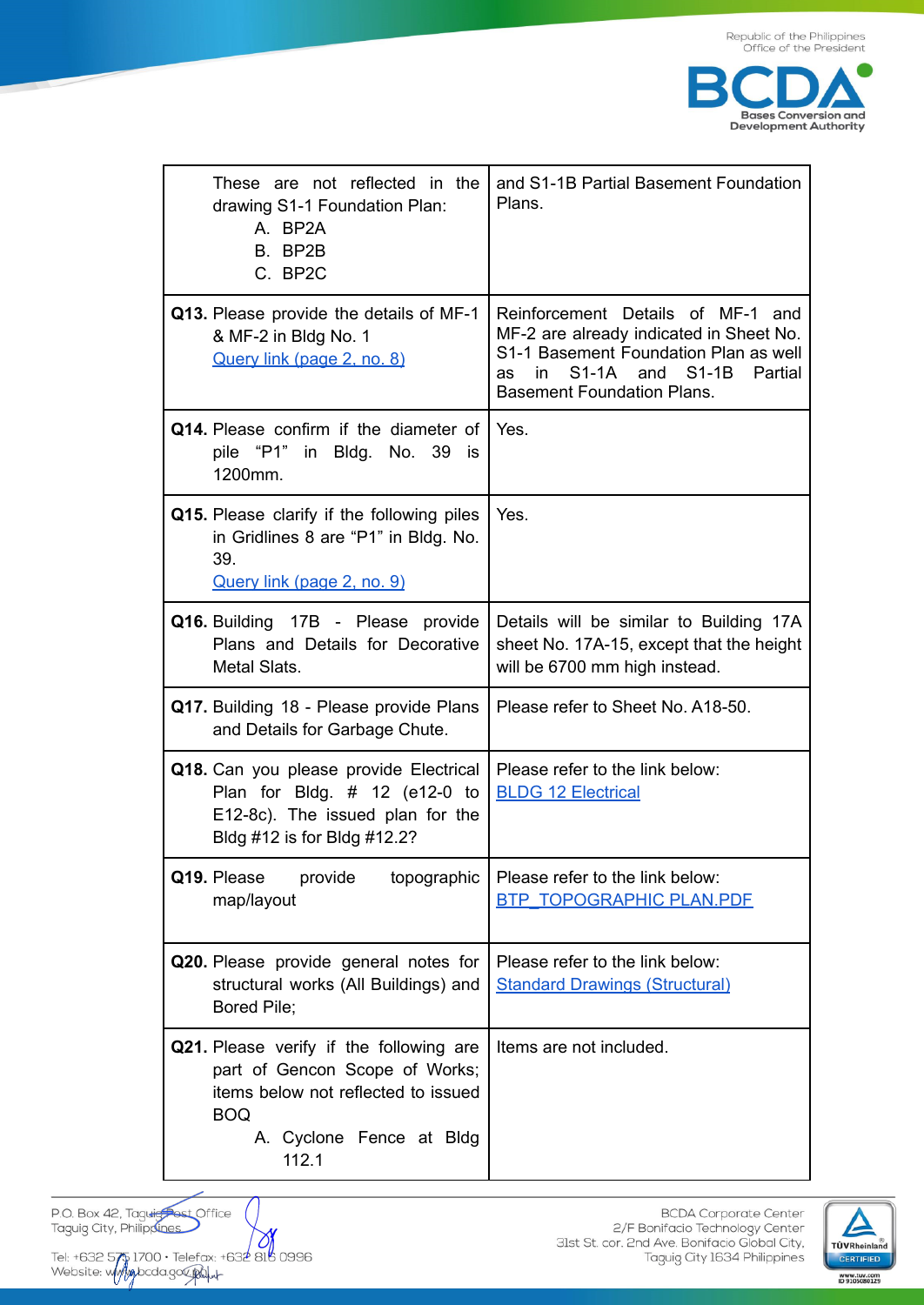

| <b>B.</b> Pebble Washout Finish                                                                                                                                                                                  |                                                                                                                                                                      |
|------------------------------------------------------------------------------------------------------------------------------------------------------------------------------------------------------------------|----------------------------------------------------------------------------------------------------------------------------------------------------------------------|
| Q22. Building no. 1.<br>Please provide schedule and detail<br>of Bored Pile; BP2C and PB2D                                                                                                                       | Details for BP2C and BP2D are located<br>in Sheet S1-8 Schedule of Bored Pile,<br>Sections 1B, 1F, 1G, and 1H.                                                       |
| Q23. Building no. 1.<br>Please confirm if the top elevation<br>of FTB is the same as the top<br>elevation of the pile cap? If no<br>please provide section detail;                                               | Yes, it is the same.                                                                                                                                                 |
| Q24. Building no. 1.<br>Please verify if Telco Service<br>Entrance (3-110mm dia. PVC) as<br>shown in the riser diagram is<br>included in the Scope of Works. If<br>yes, please indicate location and<br>details. | Please see Sheet No. E1-3d, 1C<br>Exterior Power Distribution Plan for the<br>location of Telco Service Entrance.<br>Refer to the link below:<br>B-B19-040-E1-3d.pdf |
| Q25. Building no. 1.<br>Please confirm if Panel (1MDPN) is<br>Voltage<br>Switchgear<br>Low<br>the<br>(LVSG).                                                                                                     | Yes.<br>Technically,<br>1MDPN<br>can<br>be<br>considered LVSG.                                                                                                       |
| Q26. Building no. 1.<br>Please provide Load Schedule for<br>Panel (1DP3B).                                                                                                                                       | Please refer to Sheet No. E1-2e, linked<br>below:<br>B-B19-040-E1-2E.pdf                                                                                             |
| Q27. Building no. 1.<br>Please confirm if the exposed<br>layout for the Lighting System is<br>also PVC. As stated at Bill of<br>Quantities for Lighting System use<br>20mm dia. and 25mm dia. PVC<br>Conduit.    | Yes, exposed and embedded conduit<br>shall be PVC.                                                                                                                   |
| Q28. Building no. 11.<br>Please indicate which will govern<br>on the specification of the IDF<br>(IDF-FS). Conflict in the BOQ of<br>Plan/Single Line Diagram.                                                   | For purposes of this bidding, please<br>follow what is indicated in the BOQ.                                                                                         |
| Q29. Building no. 11.<br>Please<br>verify if<br>Telco<br>Service                                                                                                                                                 | Yes, this is included. Please refer to the<br>exterior auxiliary plan linked below:                                                                                  |

**Hypeox 42, Taguig PostOffice**<br>Tagliig City, Philippines

Tel: +632 575 1700 · Telefax: +632 816 0996 Website: www.bcda.gov.gou

 $\emptyset$ 

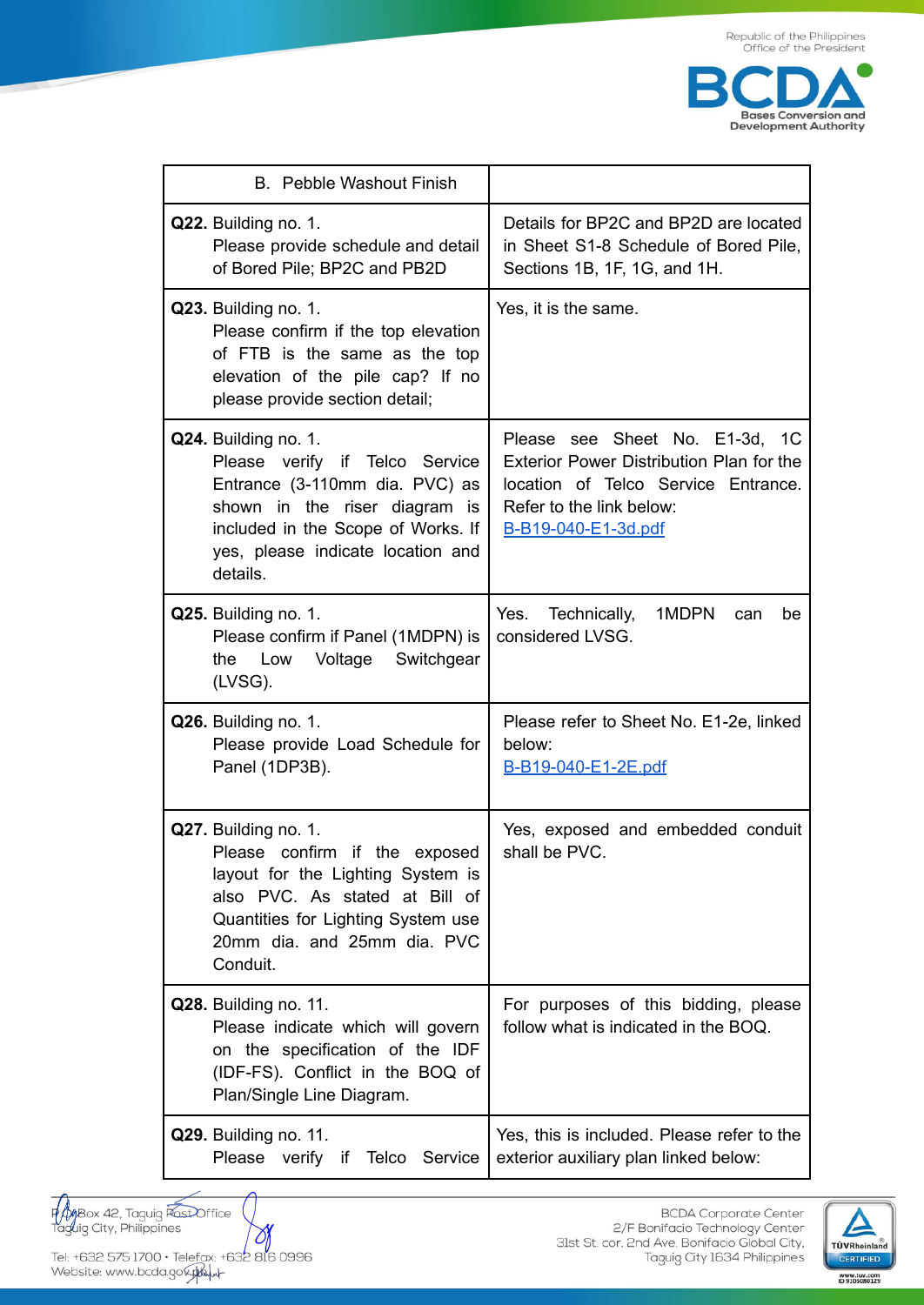

| Entrance (110mm dia. PVC) as<br>shown in the Riser Diagram is<br>included in the Scope of Works. If<br>yes, please indicate location and<br>details.                                                                                                                                                                                                          | <b>Phase 1 Package 3 Exterior Electrical</b>                                                                                                                                                                |
|---------------------------------------------------------------------------------------------------------------------------------------------------------------------------------------------------------------------------------------------------------------------------------------------------------------------------------------------------------------|-------------------------------------------------------------------------------------------------------------------------------------------------------------------------------------------------------------|
| Q30. Building no. 11.<br>Please confirm if the KwHr meter,<br>roughing-ins and wiring-ins from<br>Pole Mounted Transformer<br>to<br>Automatic Transfer Switch are part<br>of our scope of works. If yes,<br>please include in the BOQ, the<br>materials<br>needed and plans<br>indicating the location<br>of the<br>Transformer Pole or the tapping<br>point. | Yes this is included. Please refer to the<br>Exterior Electrical System Plan for<br>location of pedestals and other exterior<br>electrical equipment. Link:<br><b>Phase 1 Package 3 Exterior Electrical</b> |
| Q31. Building no. 11.<br>Please indicate in the Plan the<br>location of Generator Circuit<br>Breaker (GCB).                                                                                                                                                                                                                                                   | Please refer to the link below:<br>Sheet No. E11-5a Fire Station Fire<br><b>System Plan.pdf</b>                                                                                                             |
| Q32. Building no. 11.<br>Please confirm if the roughing-ins<br>wires<br>for<br>the<br>$3-50$ kva<br>and<br>transformer to ATS1 are included<br>in the scope of work, please<br>provide location and pipe and wire<br>schedule.                                                                                                                                | Yes this is included. Please refer to the<br>Exterior Electrical System Plan for<br>location of pedestals and other exterior<br>electrical equipment. Link:<br><b>Phase 1 Package 3 Exterior Electrical</b> |
| Q33. Building no. 11.<br>Please confirm/verify if Item no.<br>1008 (1) b.13, 1008 (1) b.1.4, 1008<br>$(1)$ b.1.5, 1008 $(1)$ b.1.6 and 1008<br>(1) b.1.8 under Aluminum Glass<br>Window of Bldg 11 should be<br>swing window with fixed window as<br>per Window Schedule                                                                                      | Items 1008 (1) b.13, 1008 (1) b.1.4,<br>1008 (1) b.1.5, 1008 (1) b.1.6 and 1008<br>(1) b.1.8 are casement-type windows.<br>Please refer to the BOQ for the<br>description of each pay item.                 |
| Q34. Building no. 11.<br>Please provide structural details for<br>stairs on grade at the entrances.<br>Query at page 3, no. 7                                                                                                                                                                                                                                 | Please refer to Sheet No. 11-6 Typical<br>Sections<br>Misc Details,<br>and<br>linked<br>below:<br>S11-6.pdf                                                                                                 |

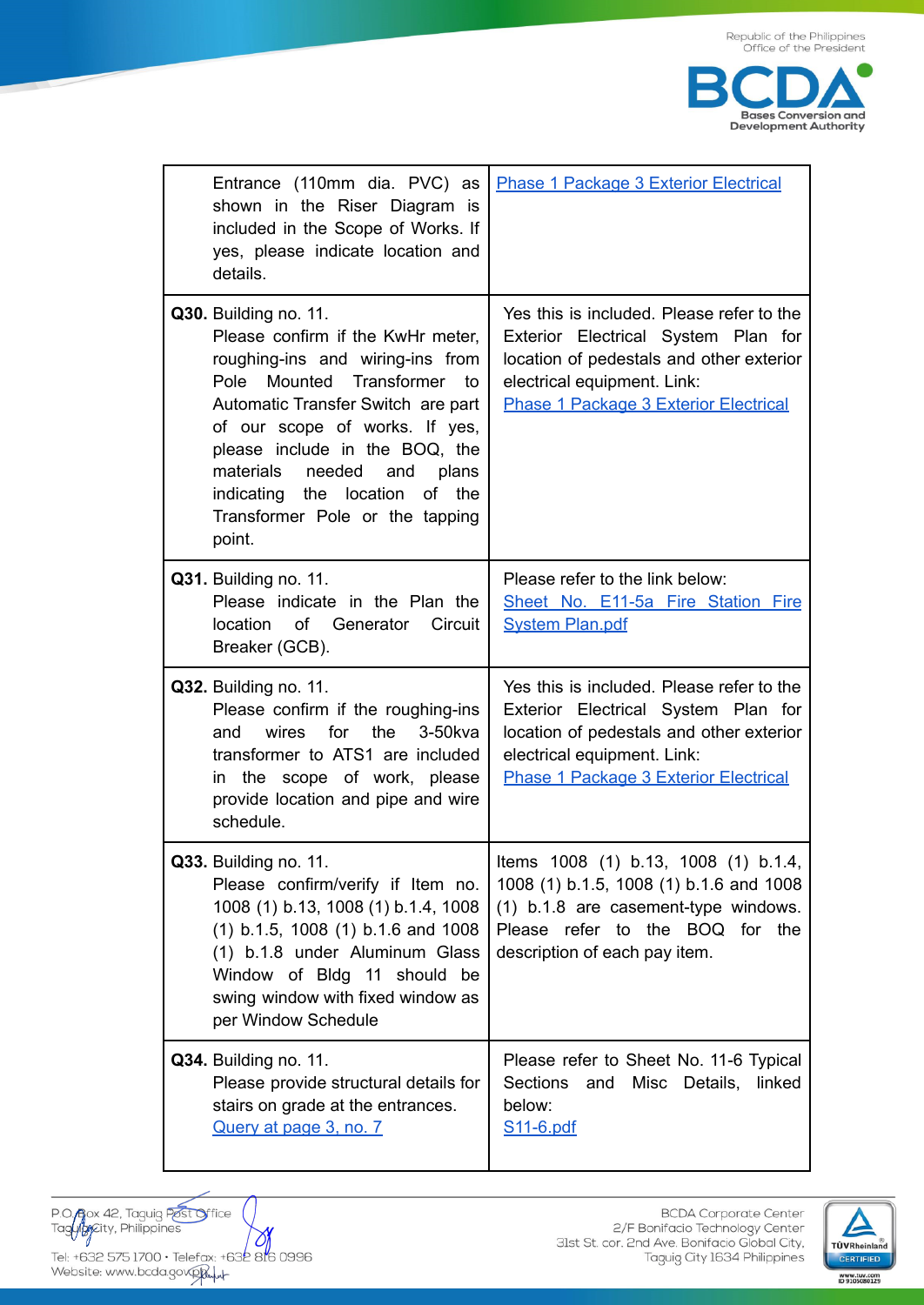

| Q35. Building no. 11.<br>Please provide structural details for<br>ramps on grade<br>Query at page 3, no. 8                                     | Please refer to Sheet No. 11-6 Typical<br>Sections<br>Misc Details,<br>and<br>linked<br>below:<br>S <sub>11</sub> -6.pdf                          |
|------------------------------------------------------------------------------------------------------------------------------------------------|---------------------------------------------------------------------------------------------------------------------------------------------------|
| Q36. Building no. 11.<br>Provide structural details for RW1<br>located at building no. 11 ramps.<br>Query at page 3, no. 7                     | Please refer to Sheet No. 11-6 Typical<br><b>Sections</b><br>Misc Details,<br>and<br>linked<br>below:<br>S <sub>11</sub> -6.pdf                   |
| Q37. Building no. 11.<br>Provide structural details for trench<br><b>Query at page 4 no. 8</b>                                                 | Please refer to Sheet No. 11-6 Typical<br>Sections<br>Misc Details,<br>and<br>linked<br>below:<br>S <sub>11</sub> -6.pdf                          |
| Q38. Building no. 11.<br>structural<br>Provide<br>details<br>of<br>equipment pads for genset and fuel<br>drum storage<br>Query at page 4 no. 9 | Please refer to Sheet No. 11-6 Typical<br>Sections<br>and<br>Misc Details,<br>linked<br>below:<br>S11-6.pdf                                       |
| Q39. Building no. 11.<br>Please provide structural details for<br>concrete canopy<br>Query at page 4 no. 10                                    | Please refer to Sheet No. 11-6 Typical<br>Sections<br>Misc Details,<br>and<br>linked<br>below:<br>S <sub>11</sub> -6.pdf                          |
| Q40. Building no. 12.<br>Please provide reference Plans for<br>IDF, since IDF it is not indicated on<br>Single Line Diagram Plans.             | IDF is shown in the SLD. Please refer<br>to Sheet No. E12-7a at gridlines B & 2<br>for the location of the IDF. Link:<br>19-040 E12-7a GF AUX.pdf |
| Q41. Building no. 12.<br>Please provide reference Plans for<br>CCTV Equipment since it is not<br>indicated on Single Line Diagram<br>Plans     | CCTV layout is reflected in E12-7a and<br>E12-7b. Please refer to the link below:<br><b>BLDG 12 Electrical</b>                                    |
| Q42. Building no. 12.<br>Please provide updated floor plans<br>for Building #12                                                                | Please refer to the link below:<br><b>BLDG. 12.2.pdf</b>                                                                                          |
| Q43. Building no. 12<br>Please provide Electrical plans.                                                                                       | Please refer to the link below:<br><b>BLDG 12 Electrical</b>                                                                                      |



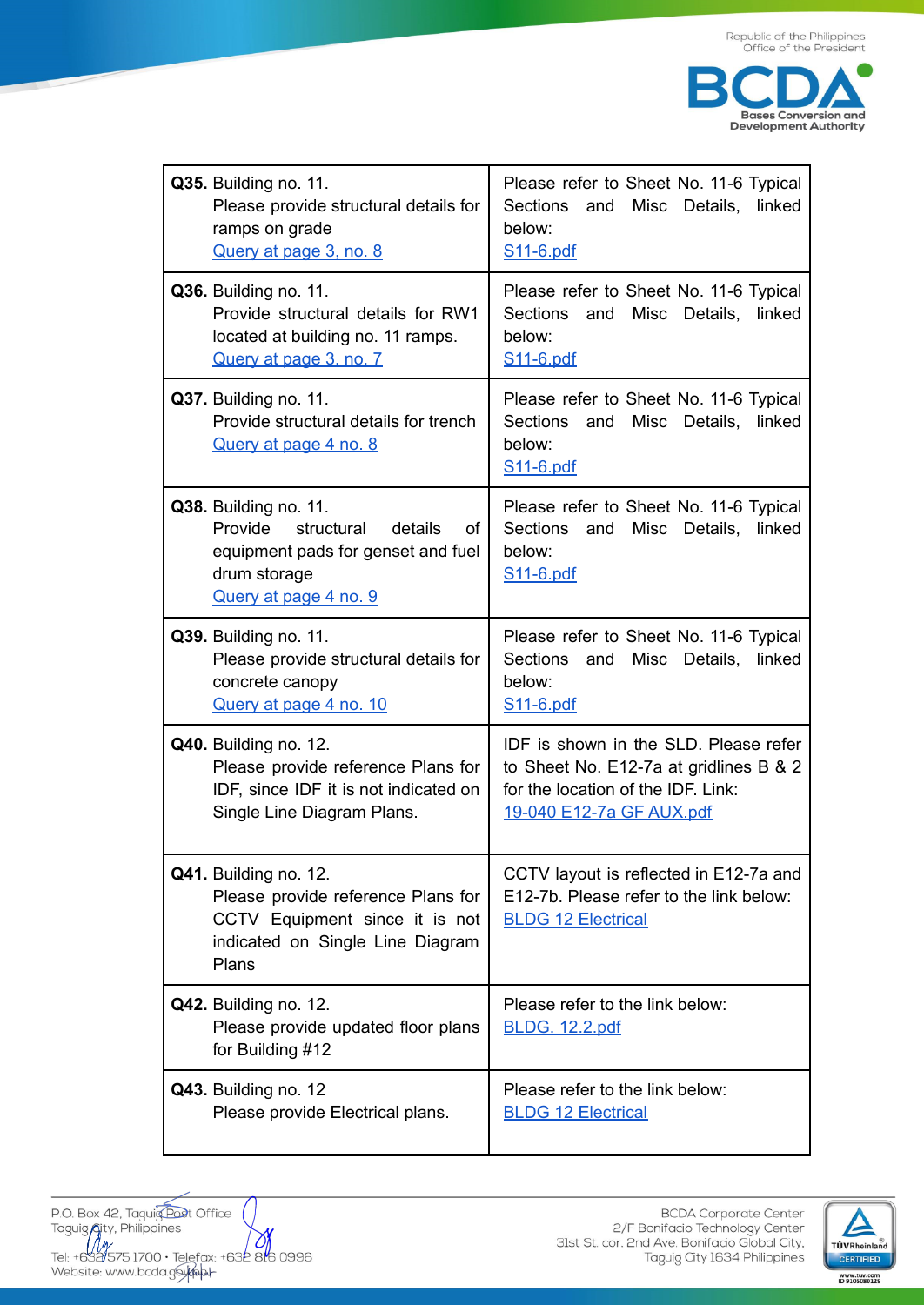

| Q44. Building no. 12.<br>Please confirm/verify if item no.<br>1007 (1) b.15 under Aluminum<br>Framed Glass Door is Type F in<br>Window Schedule of Bldg. 12.                                                                                                                                                                                  | Please refer to the specifications for<br>Item 1007 (1) b.15 below:<br>Type (10mm Thk<br>Swing<br>Clear<br>Tempered Glass Door, in Top and<br>Bottom Aluminum Frame<br>Powder<br>Coated Finish, Single Leaf, Type B=<br>1000mm W x 2100mm H |
|-----------------------------------------------------------------------------------------------------------------------------------------------------------------------------------------------------------------------------------------------------------------------------------------------------------------------------------------------|---------------------------------------------------------------------------------------------------------------------------------------------------------------------------------------------------------------------------------------------|
| Q45. Building no. 12.<br>Please confirm/verify if item no.<br>1008 (1) c.1.40 under Aluminum<br>Glass Window is Type L Window<br>Schedule of Bldg. 12                                                                                                                                                                                         | Please refer to the specifications for<br>Item 1007 (1) b.15 below:<br>Awning Type (6mm Thk Clear Float<br>Glass, 4 Equal Panels; Type F=<br>3600mm W x 900mm H)                                                                            |
| <b>Q46.</b> Building no. 12.2.<br>Please confirm if the KwHr meter,<br>roughing-ins and wiring-ins from<br>Pole Mounted Transformer to<br>MDP-SB are part of our scope of<br>works. If yes, please include in the<br>BOQ, the materials needed and<br>plans indicating the location of the<br>Transformer Pole or the tapping<br>point.       | Yes this is included. Please refer to the<br>Exterior Electrical System Plan for<br>location of pedestals and other exterior<br>electrical equipment. Link:<br><b>Phase 1 Package 3 Exterior Electrical</b>                                 |
| Q47. Building no. 13.<br>Please verify if CATV Service<br>Entrance (1-63mm dia. PVC) as<br>shown in the Riser Diagram is<br>included in the Scope of Works. If<br>yes, please indicate location and<br>details.                                                                                                                               | Yes, this is included. Please refer to<br>Exterior Auxiliary System plans for the<br>location of the pedestals and riser.<br>Link:<br><b>Phase 1 Package 3 Exterior Electrical</b>                                                          |
| Q48. Building no. 13.<br>Please confirm if the KwHr meter,<br>roughing-ins and wiring-ins from<br>Mounted Transformer to<br>Pole<br>PP-DCPMCN are part of our scope<br>of works. If yes, please include in<br>the BOQ, the materials needed<br>and plans indicating the location of<br>Transformer Pole<br>the<br>or<br>the<br>tapping point. | Yes, this is included. Please refer to<br>Exterior Auxiliary System plans for the<br>location of the pedestals and riser.<br>Link:<br><b>Phase 1 Package 3 Exterior Electrical</b>                                                          |

P.O. Box 42, Taguig post Office<br>Taguig City, Philippines

Tel: +632 975 1700 · Telepax: +632 816 0996<br>Website: www.bcda.gov.ph

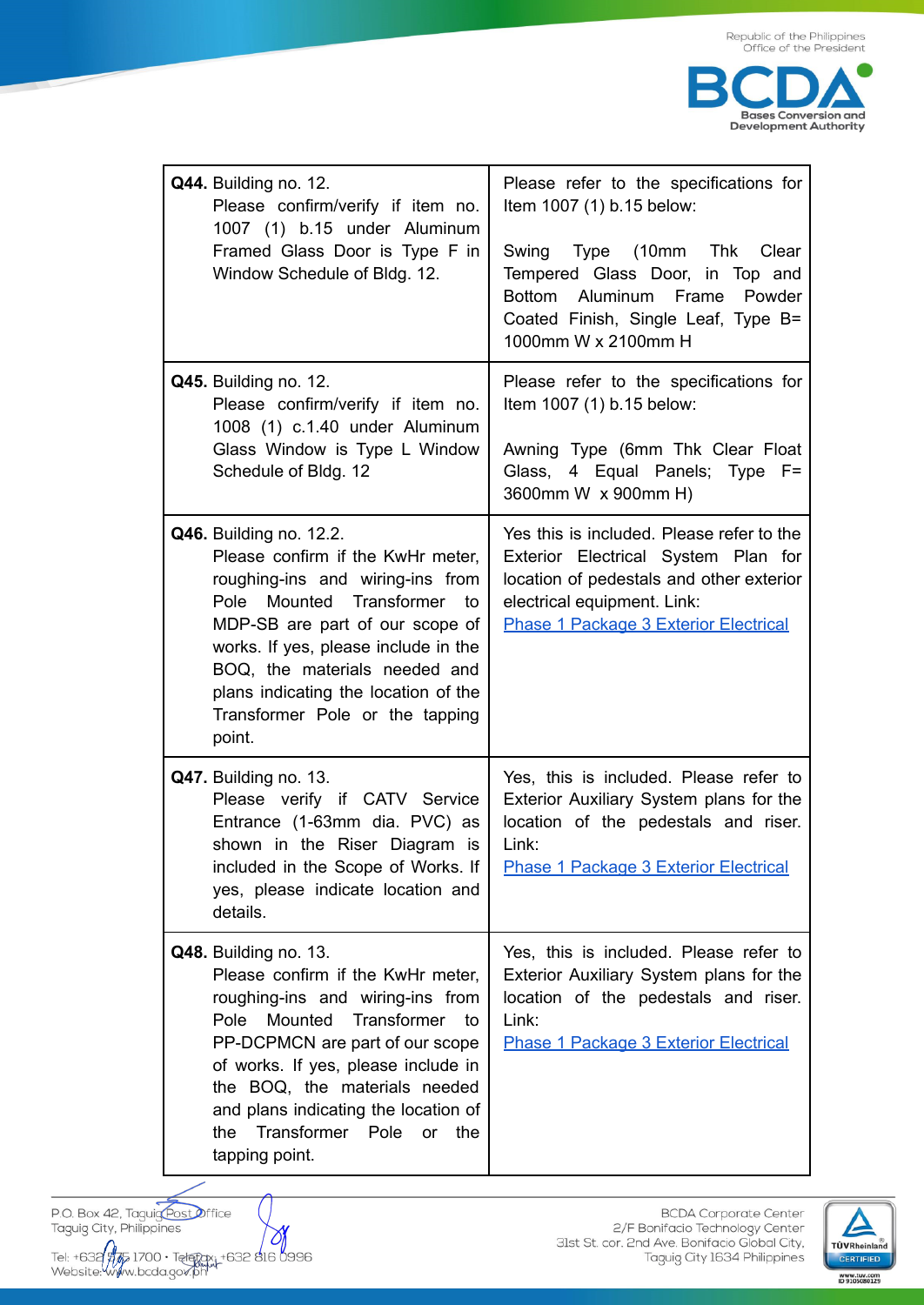

| Q49. Building no. 13.<br>Please provide<br>detail<br>(Truss<br>Diagram) of ST-1                                                                                                                                                                                                                                                            | Truss ST-1 is similar to HT4.                                                                                                                                                                                                                                                           |
|--------------------------------------------------------------------------------------------------------------------------------------------------------------------------------------------------------------------------------------------------------------------------------------------------------------------------------------------|-----------------------------------------------------------------------------------------------------------------------------------------------------------------------------------------------------------------------------------------------------------------------------------------|
| Q50. Building no. 13.<br>Please confirm which dia. of Bold<br>will govern for T2 Support, 2-12mm<br>dia. dowel bars or 2-16mm dia.<br>A307 Anchor Bolts. Refer to Sht.<br>S13-3 Section 2D, 2E, and 2F.                                                                                                                                    | Please refer to details 2G and 2H of<br>the same sheet. The dowel bars are<br>used to anchor the steel plate into<br>concrete.                                                                                                                                                          |
| Q51. Building no. 13.<br>For Item no. 1007 *1) b. 26 under<br>the Aluminum Framed Glass Door<br>of Bldg. 13, please verify the height<br>of the door. (BOQ vs<br>Door<br>Schedule)                                                                                                                                                         | Please refer to the specifications for<br>Item 1007 (1) b.26 below:<br>Swing<br>Type (12mm Thk<br>Clear<br>Tempered Glass Door with 6mm Thk<br>Glass<br>Sidelight<br>Tempered<br>and<br>Transom, in Aluminum Frame Powder<br>Coated Finish, Double Leaf, Type B=<br>3200mm W x 2800mm H |
| Q52. Building no. 14.<br>Please verify if CATV Service<br>Entrance (1-63mm dia. PVC) as<br>shown in the Riser Diagram is<br>included in the Scope of Works. If<br>yes, please indicate location and<br>details.                                                                                                                            | Yes, this is included. Please refer to<br>Exterior Auxiliary System plans for the<br>location of the pedestals and riser.<br>Link:<br><b>Phase 1 Package 3 Exterior Electrical</b>                                                                                                      |
| Q53. Building no. 14.<br>Please confirm if the KwHr meter,<br>roughing-ins and wiring-ins from<br>Mounted<br>Transformer to<br>Pole<br>PP-CSPMCN are part of our scope<br>of works. If yes, please include in<br>the BOQ, the materials needed<br>and plans indicating the location of<br>Transformer Pole or the<br>the<br>tapping point. | Yes, this is included. Please refer to<br>Exterior Auxiliary System plans for the<br>location of the pedestals and riser.<br>Link:<br><b>Phase 1 Package 3 Exterior Electrical</b>                                                                                                      |
| Q54. Building no. 14.<br>Please confirm/verify if item no.<br>1007 (1) b.24 under Aluminum<br>Framed Glass Door of Bldg 14                                                                                                                                                                                                                 | Please refer to the specifications for<br>Item 1007 (1) b.24 below:<br>Swing Type (6mm Thk Clear Tempered<br><b>Glass</b><br>Door<br>with<br>Sidelight<br>and                                                                                                                           |

P.O. Box 42, Taguig Cost Office<br>Taguig City, Philippines

Tel: +632 575 1700 • Telefgy: +632 818 0996<br>Website: www.yoda.gov.ph

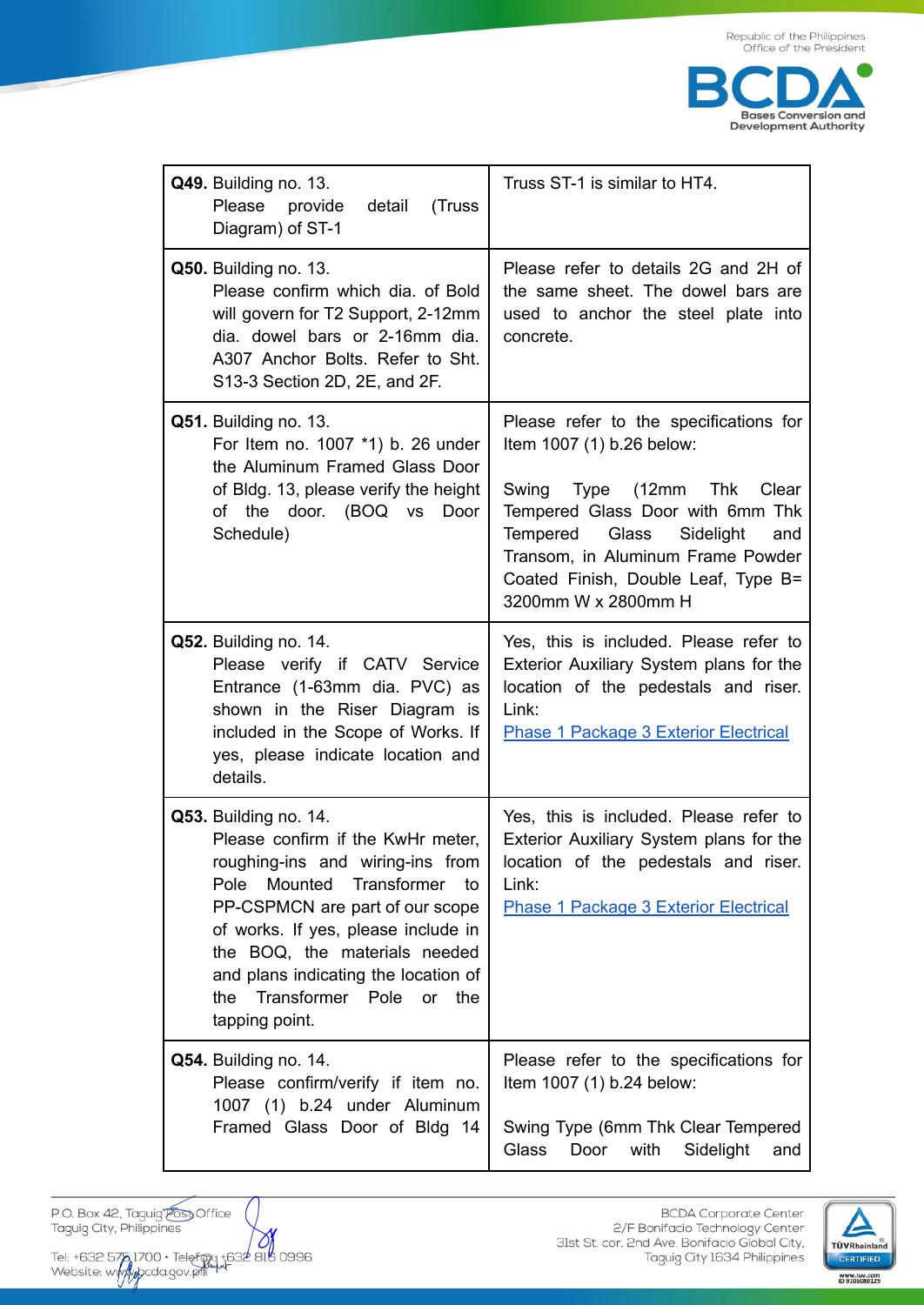

| should be Sliding Door as per Door<br>Schedule.                                                                                                                                                                        | Transom, In Aluminum Frame Powder<br>Coated Finish, Double Leaf, Type E=<br>3200mm W x 2475mm H                                                                                    |
|------------------------------------------------------------------------------------------------------------------------------------------------------------------------------------------------------------------------|------------------------------------------------------------------------------------------------------------------------------------------------------------------------------------|
| Q55. Building no. 14.<br>Please confirm/verify if item no.<br>1008 (1) a.4 under Aluminum<br>Glass Window of Bldg. 14 should                                                                                           | Please refer to the specifications for<br>Item 1008 (1) a.4 below:<br>Sliding Type (6mm Thk Clear Float                                                                            |
| be casement type as per Window<br>Schedule.                                                                                                                                                                            | Glass, 2 Equal Panels; Type E=<br>1800mm W x 1150mm H)                                                                                                                             |
| Q56. Building no. 14.<br>For item no. 1008 *1) c.1.11 under<br>Aluminum Glass Window of Bldg.<br>14, please verify height of window<br>(BOQ vs Window Schedule)                                                        | Please refer to the specifications for<br>Item 1008 (1) c.1.11 below:                                                                                                              |
|                                                                                                                                                                                                                        | Awning Type (6mm Thk Clear Float<br>Glass, 1 Panel, Type F= 900mm W x<br>1475mm H)                                                                                                 |
| Q57. Building no. 14.<br>For item no. 1008 (1) c.1.18 under<br>Aluminum Glass Window of Bldg.<br>14, please verify width of window.<br>(BOQ vs Window Schedule)                                                        | Please refer to the specifications for<br>Item 1008 (1) c.1.18 below:                                                                                                              |
|                                                                                                                                                                                                                        | Awning Type (6mm Thk Clear Float<br>Glass, 2 Equal Panels; Type G=<br>1450mm W x 700mm H)                                                                                          |
| Q58. Building no. 14.<br>Provide structural details for plant<br>boxes and concrete curbs.                                                                                                                             | Please refer to Sheet No. S14-4 for<br>details. Link is provided below:<br>19-040 S14-4 SCHEDULES<br>OF<br>BEAMS, COLUMNS,<br><b>AND</b><br>FOOTINGS-Layout.pdf                    |
| Q59. Building no. 14.<br>Provide structural details for on<br>grade stairs<br>located<br>at<br>the<br>entrance.                                                                                                        | Please refer to Sheet No. S14-4 for<br>details. Link is provided below:<br>19-040 S14-4 SCHEDULES<br>OF<br>BEAMS,<br><b>COLUMNS,</b><br><b>AND</b><br><b>FOOTINGS-Layout.pdf</b>   |
| <b>Q60.</b> Building no. 15.<br>Please verify if CATV Service<br>Entrance (1-63mm dia. PVC) as<br>shown in the Riser Diagram is<br>included in the Scope of Works. If<br>yes, please indicate location and<br>details. | Yes, this is included. Please refer to<br>Exterior Auxiliary System plans for the<br>location of the pedestals and riser.<br>Link:<br><b>Phase 1 Package 3 Exterior Electrical</b> |

**140**. Box 42, Tagui<del>g Post</del> Office<br>Tagaig City, Philippines  $\mathcal{O}$ Tel: +632 575 1700 • Telefax: +632 816 0996<br>Website: www.bcda.goy.jag.

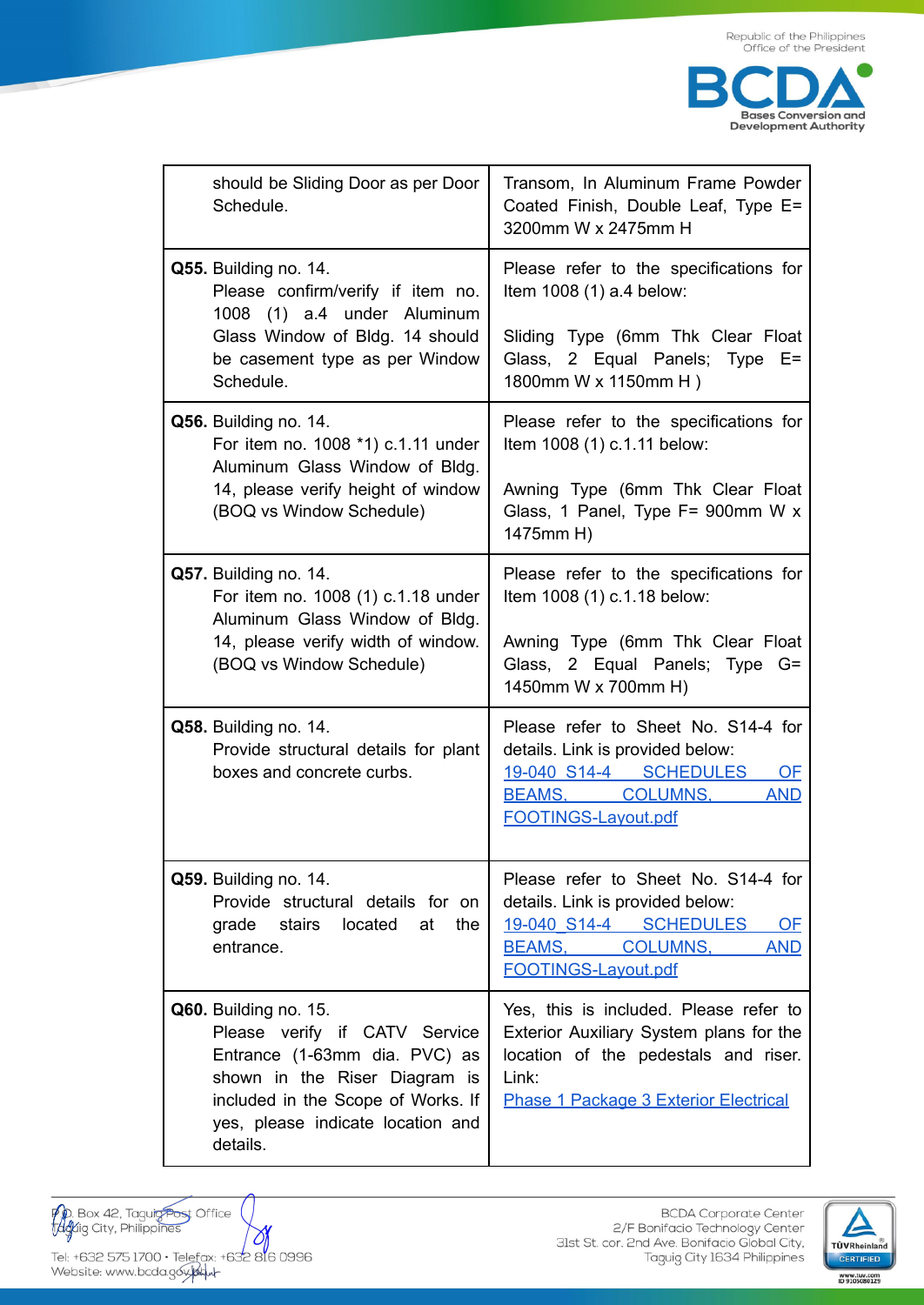

| Q61. Building no. 15.<br>Please confirm if the KwHr meter,<br>roughing-ins and wiring-ins from<br>Pole Mounted Transformer to<br>PP-CSMORN are part of our scope<br>of works. If yes, please include in<br>the BOQ, the materials needed<br>and plans indicating the location of<br>the Transformer Pole or the<br>tapping point. | Yes, this is included. Please refer to<br>Exterior Auxiliary System plans for the<br>location of the pedestals and riser.<br>Link:<br><b>Phase 1 Package 3 Exterior Electrical</b>                                                                                   |
|-----------------------------------------------------------------------------------------------------------------------------------------------------------------------------------------------------------------------------------------------------------------------------------------------------------------------------------|----------------------------------------------------------------------------------------------------------------------------------------------------------------------------------------------------------------------------------------------------------------------|
| Q62. Building no. 15.<br>Identify what type of door is item<br>no. 1007 *1) b.25 under Aluminum<br>Framed Glass Door of Bldg. 15.<br>Sliding Door or Swing Type Door?                                                                                                                                                             | Please refer to the specifications of<br>Item No. 1007 (1) b.25 below:<br>Swing Type (12mm Thk<br>Clear<br>Tempered Glass Door with Sidelight<br>and Transom, in Aluminum Frame<br>Powder Coated Finish, Double Leaf,<br>Type D= 3200mm W x 2150mm H                 |
| Q63. Building no. 17B.<br>Please indicate which will govern<br>on the specification of the CCTV<br>Equipment. Conflict in the BOQ<br>and Plan/Single Line Diagram.                                                                                                                                                                | For purposes of this bidding, please<br>follow what is indicated in the BOQ.                                                                                                                                                                                         |
| Q64. Building no. 17B.<br>Please verify if CATV Service<br>Entrance (1-63mm dia. PVC) as<br>shown in the Riser Diagram is<br>included in the Scope of Works. If<br>yes, please indicate location and<br>details.                                                                                                                  | Yes, this is included. Please refer to<br>Exterior Auxiliary System plans for the<br>location of the pedestals and riser.<br>Link:<br><b>Phase 1 Package 3 Exterior Electrical</b>                                                                                   |
| Q65. Building no. 17B.<br>Please verify if there will be a<br>Service<br>Entrance<br>for<br>Telco<br>provider? If yes, please provide<br>location, size of conduit, wire type.                                                                                                                                                    | Yes. For details, please refer to the link<br>below:<br>E17B-3 FDAS, CCTV, TEL & DATA<br><b>SINGLE LINE DIAGRAM.pdf</b><br>For location, please refer to the link<br>below:<br>CCTV.<br><b>CATV</b><br>E17B-8<br><b>AND</b><br>STRUCTURED CABLING SYSTEM<br>PLAN.pdf |

P.O. Box 42, Taguig Post Office<br>Tagaig City, Philippines  $\mathcal O$ Tel: +832 575 1700 • Telefax: +632 816 0996<br>Website: www.bcda.gov.pkw/

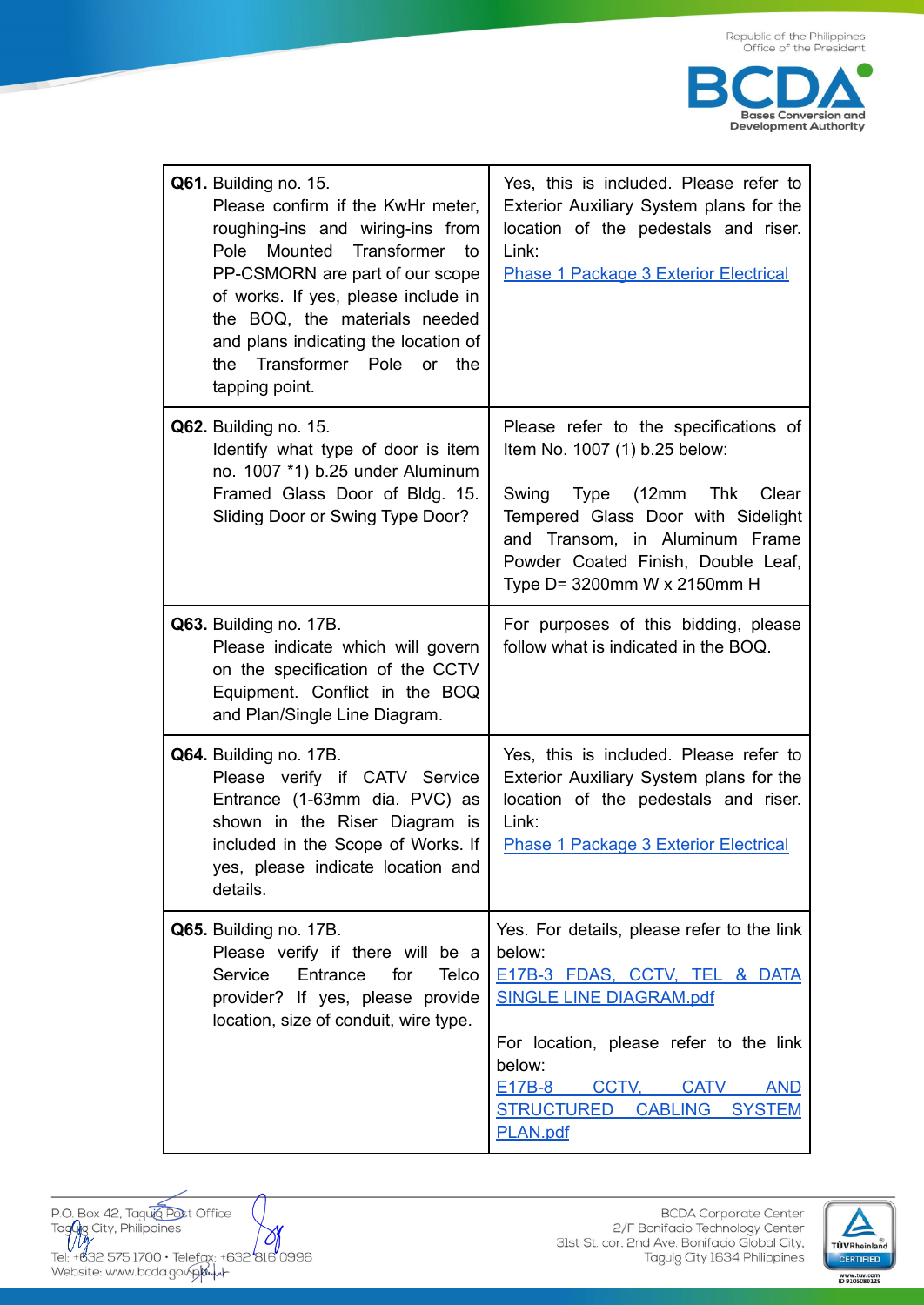

| Q66. Building no. 17B.<br>Please confirm if the KwHr Meter,<br>roughing-ins and construction of<br>Pedestal<br>and<br>Concrete<br>Encasement are part of our scope<br>of works. If yes, please indicate in<br>the BOQ, the materials needed for<br>the construction of<br>the<br>said<br>structure and plans indicating<br>routing<br>location<br>of<br>the<br>and<br><b>Transformer Pole.</b> | Yes, this is included. Please refer to<br>Exterior Auxiliary System plans for the<br>location of the pedestals and riser.<br>Link:<br><b>Phase 1 Package 3 Exterior Electrical</b> |
|------------------------------------------------------------------------------------------------------------------------------------------------------------------------------------------------------------------------------------------------------------------------------------------------------------------------------------------------------------------------------------------------|------------------------------------------------------------------------------------------------------------------------------------------------------------------------------------|
| Q67. Building no. 17B.<br>Please<br>verify<br>if<br>the Panel<br>MDPSOQB and DPSOQB are part<br>of our scope of works. If yes,<br>please include in the BOQ, the<br>materials/equipment needed and<br>plans indicating the location of the<br>panels.                                                                                                                                          | Yes, this is included. Please refer to the<br>plan linked below:<br><b>E17B-3 FDAS, CCTV, TEL &amp; DATA</b><br><b>SINGLE LINE DIAGRAM.pdf</b>                                     |
| Q68. Building no. 17B.<br>Please verify if the airwell at the<br>center of building no. 17B is<br>concrete masonry. If reinforced<br>concrete please provide structural<br>details.<br>Query at page 8, no. 6                                                                                                                                                                                  | Structural and Architectural: 150 mm<br>CHB wall.                                                                                                                                  |
| Q69. Building no. 18.<br>Please verify<br>if Telco Service<br>Entrance (2-110mm dia. PVC) as<br>shown in the Riser Diagram is<br>included in the Scope of Works. If<br>yes, please indicate location and<br>details.                                                                                                                                                                           | Yes, this is included. Please refer to<br>Exterior Auxiliary System plans for the<br>location of the pedestals and riser.<br>Link:<br><b>Phase 1 Package 3 Exterior Electrical</b> |
| Q70. Building no. 18.<br>Please confirm if the KwHr meter,<br>roughing-ins and construction of<br>Pedestal<br>Concrete<br>and<br>Encasement are part of our scope<br>of works. If yes, please indicate in<br>the BOQ, the materials needed for<br>construction<br>of<br>the<br>the<br>said                                                                                                     | Yes, this is included. Please refer to<br>Exterior Auxiliary System plans for the<br>location of the pedestals and riser.<br>Link:<br>Phase 1 Package 3 Exterior Electrical        |

P.O. Box 42, Taguig Post Office<br>Taguig City, Philippines Tel: +642y575 1700 · Telefax: +632 816 0996<br>Website: www.bcda.g6ykWk

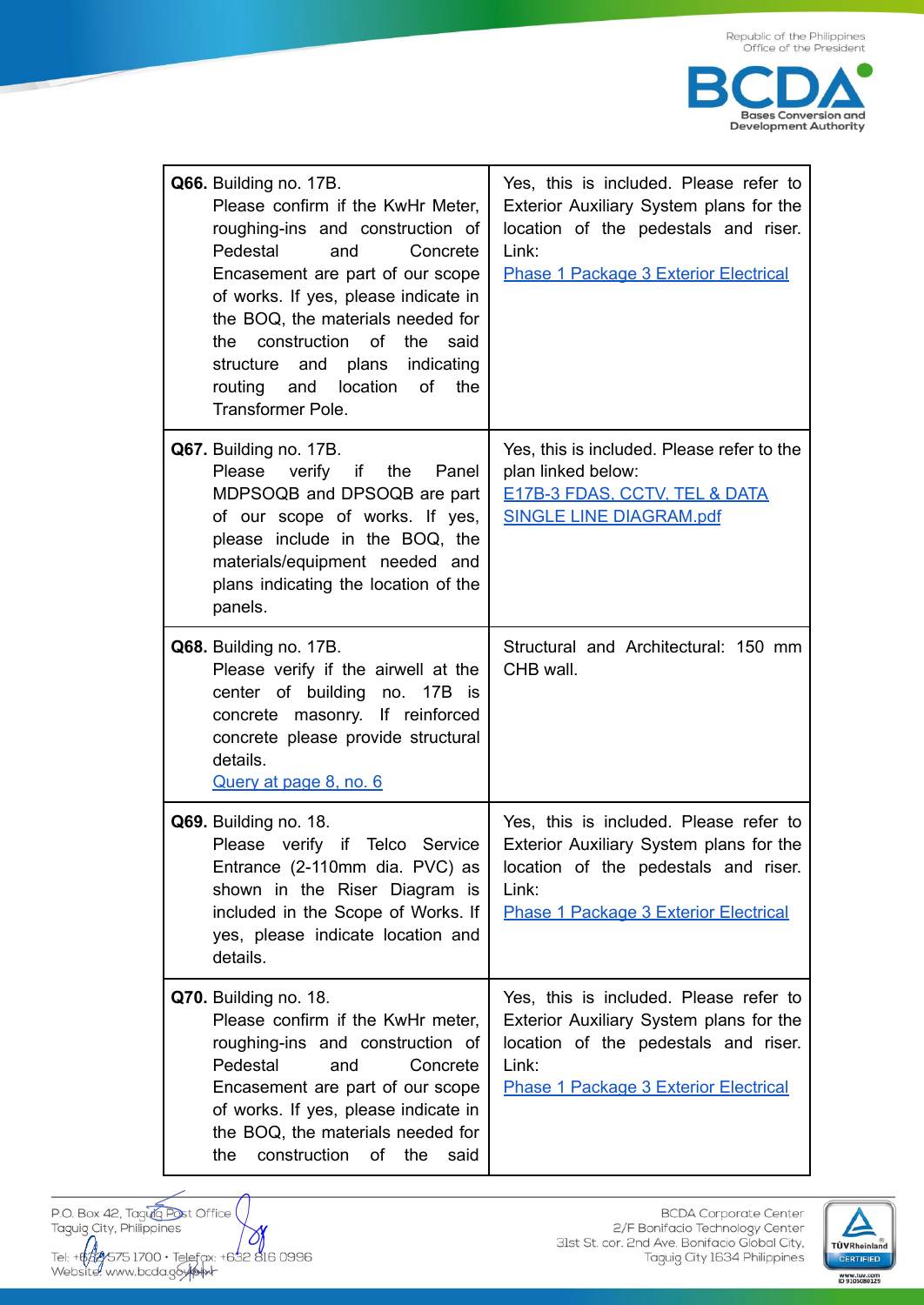

| structure and plans indicating the<br>routing<br>and<br>location<br>οf<br>the<br>Transformer.                                                                                                                      |                                                                                                                                                                        |
|--------------------------------------------------------------------------------------------------------------------------------------------------------------------------------------------------------------------|------------------------------------------------------------------------------------------------------------------------------------------------------------------------|
| Q71. Building no. 18.<br>Please verify if the Kilowatt-Hour<br>Meter in every unit is part of our<br>scope of work. If yes, please<br>include in the BOQ all the materials<br>needed.                              | Meters are included in the BOQ as<br>Item 1102 (26)d under Electrical Works.                                                                                           |
| Q72. Building no. 18.<br>check the location<br>Please<br>Ωf<br>KW-HR Meter for every unit. As<br>shown in the Single Line Diagram,<br>the location of every meter is at the<br>unit itself and not in the EE-Room. | Location of the unit meters shall be at<br>the EE room. Please refer to the Power<br>Riser Diagram linked below:<br>19-040 E18-1A POWER<br><b>RISER</b><br>DIAGRAM.pdf |
| Q73. Building no. 39.<br>Please provide anchoring details of<br>Arc Rafter W21x122.                                                                                                                                | Please refer to the baseplate detail<br>linked below:<br><b>TYP CONNECTION DETAIL.pdf</b>                                                                              |
| Q74. Building no. 39.<br>Please provide details of ST-2.                                                                                                                                                           | There is no ST-2 in the drawing. ST-1<br>is $2L - 50 \times 50 \times 3$ mm strut                                                                                      |
| Q75. Building no. 39.<br>Please provide connection detail of<br>rafter W12x68<br>to<br>beam<br>arc<br>W12x68.                                                                                                      | Please refer to the link for the typical<br>connection detail:<br><b>Typical Connection Detail</b>                                                                     |
| Q76. Building no. 39.<br>Please provide connection detail of<br>beam W12x68<br>rafter<br>arc<br>to<br>W21x122.                                                                                                     | Please refer to the link for the typical<br>connection detail:<br><b>Typical Connection Detail</b>                                                                     |
| Q77. Building no. 39.<br>Please provide connection detail of<br>W10x30<br>beam<br>to<br>rafter<br>arc<br>W21x122 and W21x68.                                                                                       | Please refer to the link for the typical<br>connection detail:<br><b>Typical Connection Detail</b>                                                                     |
| Q78. Building no. 39.<br>Please provide connection detail of<br>W8x36<br>bracing<br>rafter<br>to<br>arc<br>W21x122 and W21x68.                                                                                     | Please refer to the link for the typical<br>connection detail:<br><b>Typical Connection Detail</b>                                                                     |

P.O. Box 42, Taguig Pest Office<br>Taguig City, Philippines

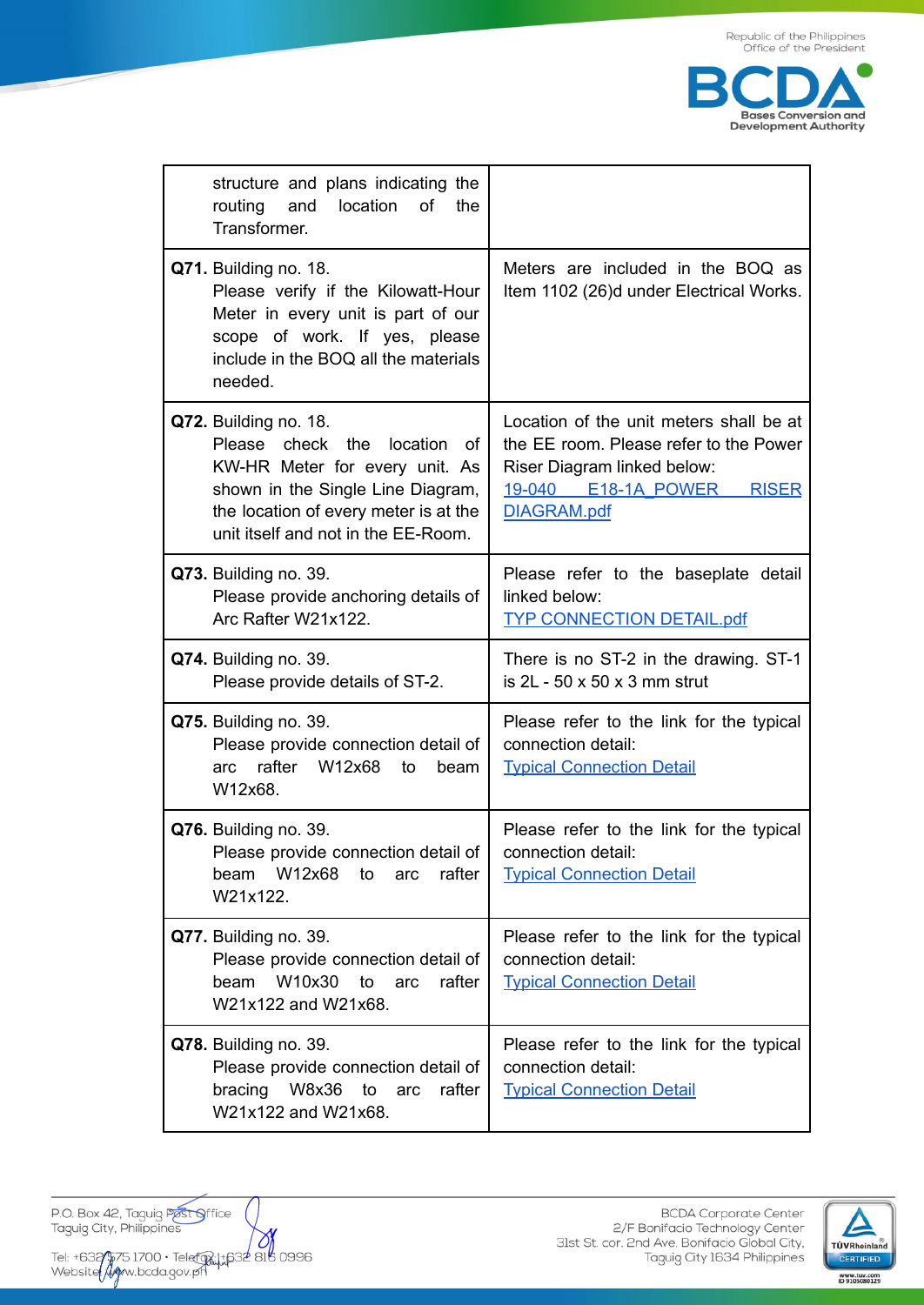

|      | Q79. Building no. 39.<br>Please confirm if the diameter of<br>the bored pile is 1200mm.                                                                                                                                                                                                                                              | Yes.                                                                                                                                                                               |
|------|--------------------------------------------------------------------------------------------------------------------------------------------------------------------------------------------------------------------------------------------------------------------------------------------------------------------------------------|------------------------------------------------------------------------------------------------------------------------------------------------------------------------------------|
|      | <b>Q80.</b> Building no. 39.<br>Please indicate which will govern<br>on the specification of the MDF<br>(MDF-CC). Conflict in BOQ and<br>plan/Single Line Diagram.                                                                                                                                                                   | Please refer to the Single Line Diagram<br>linked below for the specifications of<br>the MDF.<br>E39-3b AUX SLD.pdf                                                                |
|      | Q81. Building no. 39.<br>Please verify if Telco Service<br>Entrance (1-110mm dia. PVC) as<br>shown in the Riser Diagram is<br>included in the Scope of Works. If<br>yes, please indicate location and<br>details.                                                                                                                    | Yes, this is included. Please refer to<br>Exterior Auxiliary System plans for the<br>location of the pedestals and riser.<br>Link:<br><b>Phase 1 Package 3 Exterior Electrical</b> |
| Q82. | Building no. 39.<br>Please confirm if the KwHr meter,<br>roughing-ins and wiring-ins from<br>Pole Mounted Transformer to<br>1MDPN are part of our scope of<br>works. If yes, please include in<br>the BOQ, the materials needed<br>and plans indicating the routing<br>and location of the Transformer<br>Pole or the tapping point. | Yes, this is included in the scope of<br>works. Please refer to the link:<br><b>BLDG No. 39 ELECTRICAL</b>                                                                         |
| Q83. | Building no. 39.<br>Please provide structural steel<br>connection details like bolts, steel<br>plates, base plates and anchor<br>bolts needed for the roofing.                                                                                                                                                                       | Please refer to the link for the typical<br>connection detail:<br><b>Typical Connection Detail</b>                                                                                 |
| Q84. | Building no. 59.<br>Please provide reference Plans<br>for IDF (MDF-SSBN) since MDF<br>is not indicated on Single Line<br>Diagram Plans.                                                                                                                                                                                              | Please refer to the link below:<br>E59-4 DOOR ACCESS, TEL & DATA<br><b>SINGLE LINE DIAGRAM.pdf</b>                                                                                 |
| Q85. | Building no. 59.<br>Please verify if Telco Service<br>Entrance (1-63mm dia. PVC) as<br>shown in the Riser Diagram is<br>included in the Scope of Works.                                                                                                                                                                              | Please refer to the link below:<br><b>E59-4 DOOR ACCESS, TEL &amp; DATA</b><br><b>SINGLE LINE DIAGRAM.pdf</b>                                                                      |

PA Box 42, Taguig Post Office<br>Taguig City, Philipp<del>ine</del>s

 $\bowtie$ 

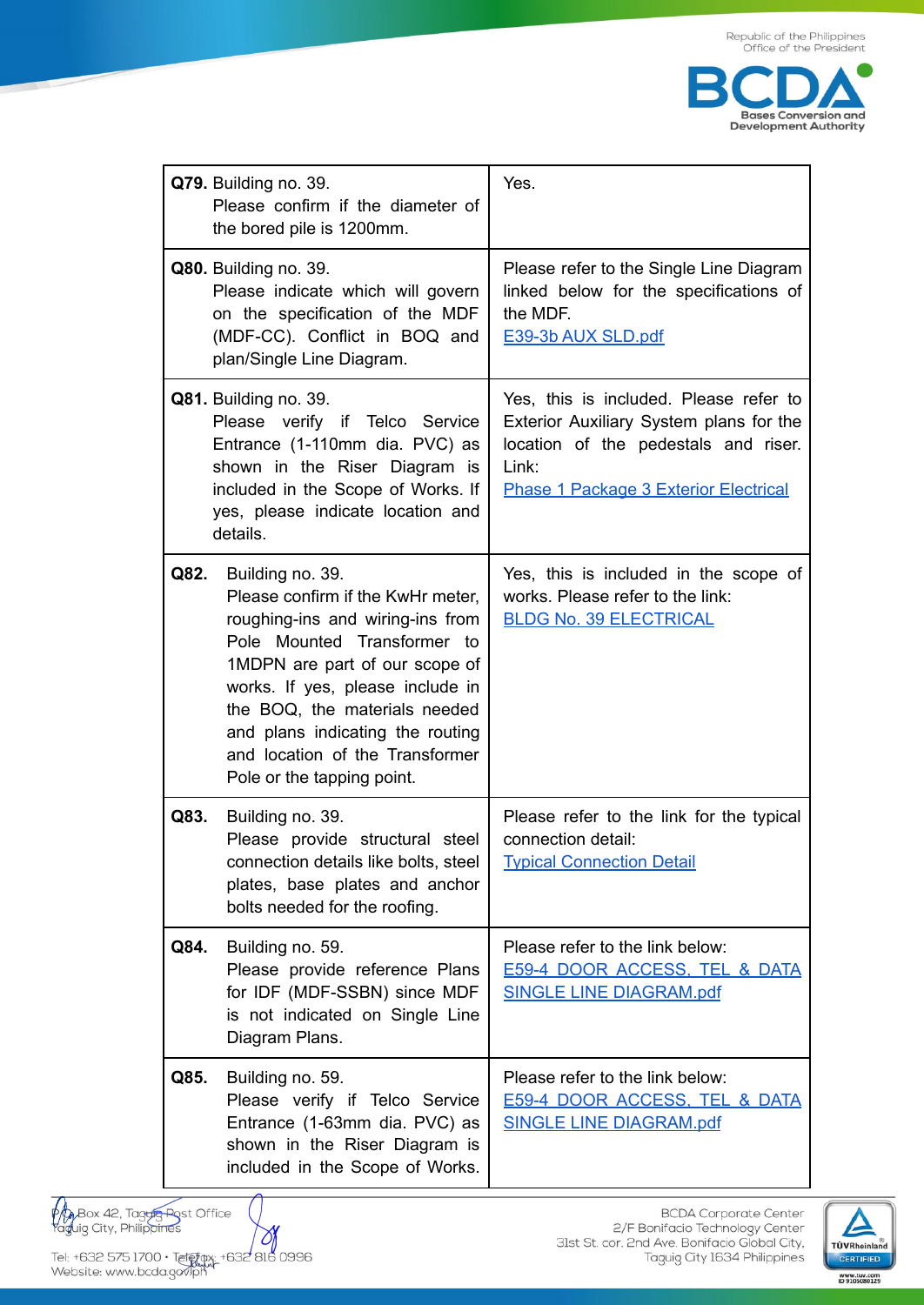

|      | If yes, please indicate location<br>and details.                                                                                                                                                                                                                                                                                                                                         |                                                                                                                                                                                                                                                                                              |
|------|------------------------------------------------------------------------------------------------------------------------------------------------------------------------------------------------------------------------------------------------------------------------------------------------------------------------------------------------------------------------------------------|----------------------------------------------------------------------------------------------------------------------------------------------------------------------------------------------------------------------------------------------------------------------------------------------|
| Q86. | Building no. 59.<br>Please confirm if the KwHr meter,<br>roughing-ins and construction of<br>Pedestal<br>Concrete<br>and<br>Encasement are part of our<br>scope of works. If yes, please<br>indicate in<br>the<br>BOQ,<br>the<br>materials<br>needed<br>for<br>the<br>construction of the said structure<br>and plans indicating the routing<br>and location of the Transformer<br>Pole. | Yes, this is included in the scope of<br>works. Item is included as pay item<br>under Exterior Electrical Works in the<br>BOQ. Please refer to the Exterior<br>Electrical System plans for the location<br>of the pedestals and riser. Link:<br><b>Phase 1 Package 3 Exterior Electrical</b> |
| Q87. | Building no. 59.<br>Please verify the discrepancy for<br>the rating of ATS, as per BOQ<br>(200A) while in the Single Line<br>is<br>(250A).<br>Diagram<br>Please<br>confirm which will govern.                                                                                                                                                                                            | Please refer to the link below for the<br>Single Line Diagram/Plans:<br>E59-1A POWER SINGLE LINE<br>DIAGRAM 1.pdf                                                                                                                                                                            |
| Q88. | Building no. 59.<br>Please verify the discrepancy for<br>the rating of Genset, as per BOQ<br>(100 kva) while in the Single Line<br>Diagram is (150kva). Please<br>confirm which will govern.                                                                                                                                                                                             | Please refer to the link below for the<br>Single Line Diagram/Plans:<br>E59-1A POWER SINGLE LINE<br>DIAGRAM 1.pdf                                                                                                                                                                            |
| Q89. | Building no. 59.<br>Please<br>verify if the<br>250A<br>Generator Circuit Breaker (GCB)<br>is part of our scope of works. If<br>yes, please include in the BOQ,<br>the materials/equipment needed.                                                                                                                                                                                        | Please refer to the link below for the<br>Single Line Diagram/Plans:<br>E59-1A POWER<br><b>SINGLE</b><br><b>LINE</b><br><b>DIAGRAM 1.pdf</b>                                                                                                                                                 |
| Q90. | Building no. 59.<br>Please verify which will govern<br>the<br>capacity<br>for<br>оf<br>the<br>suppression System. 125lbs in<br>Equipment Schedule, and 70lbs<br>in Schematic Diagram.                                                                                                                                                                                                    | Please follow the equipment schedule.<br>Use 125 lbs.                                                                                                                                                                                                                                        |
| Q91. | Building no. 59.<br>Please verify what agent will be                                                                                                                                                                                                                                                                                                                                     | Please follow the equipment schedule.<br>Use NOVEC 1230.                                                                                                                                                                                                                                     |

P.O. Rox 42, Tag<del>ug Po</del>st Office<br>Tagug City, Philippines  $\rightsquigarrow$ Tel: +632 575 1700 • Telefre 1,1632 816 0996<br>Website: www.bcda.gov.ph

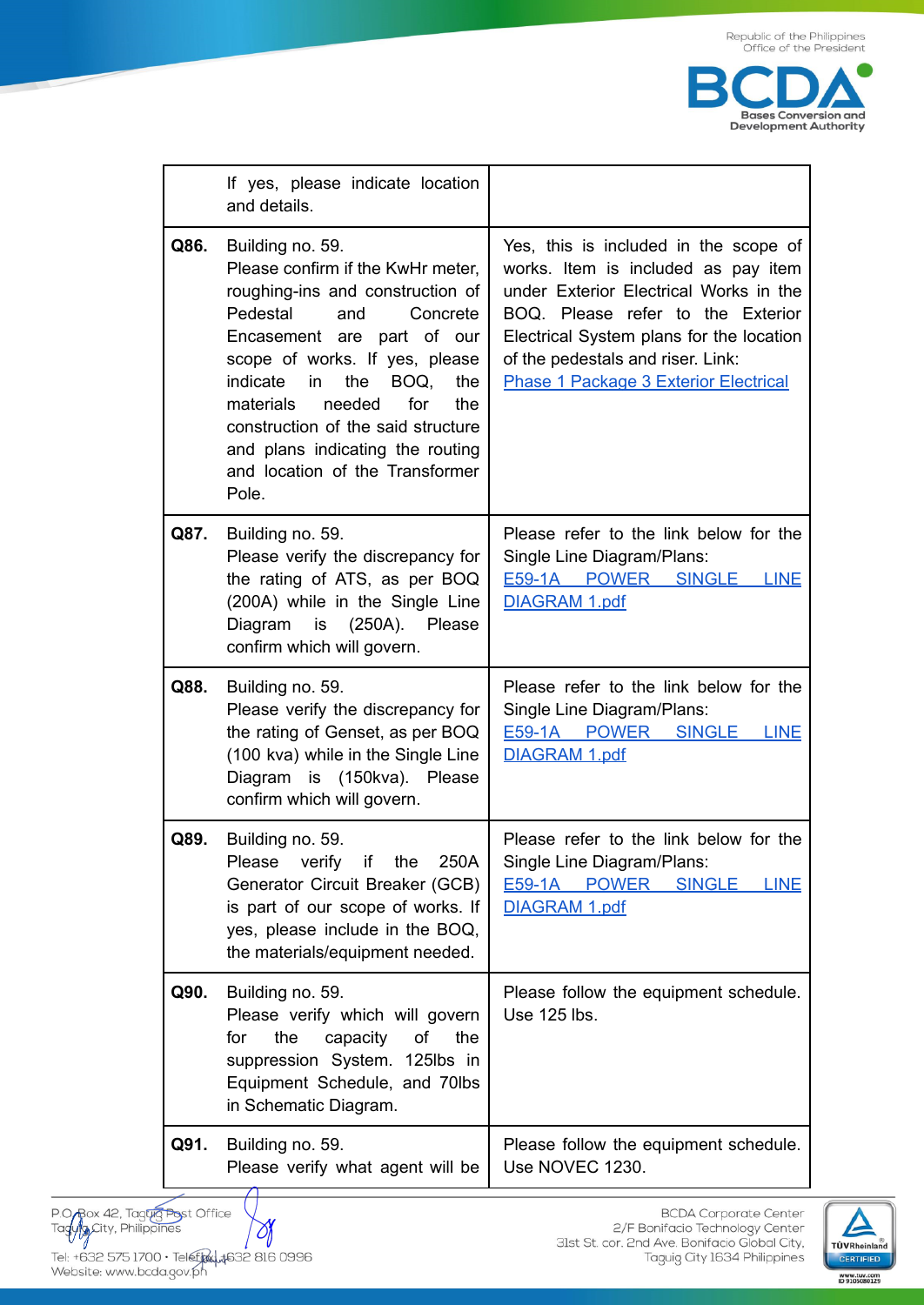

|      | use for the Fire Suppression<br>FM200 in Schematic<br>System.<br>Diagram while NOVEC1230 in<br>Equipment Schedule.                                                                                                                                                                                                                                                                                                                                                                                                         |                                                                                                                                                                                                                      |
|------|----------------------------------------------------------------------------------------------------------------------------------------------------------------------------------------------------------------------------------------------------------------------------------------------------------------------------------------------------------------------------------------------------------------------------------------------------------------------------------------------------------------------------|----------------------------------------------------------------------------------------------------------------------------------------------------------------------------------------------------------------------|
| Q92. | <b>Building No. 112.1.</b><br>Please indicate the rating of the<br>Generator Circuit Breaker (GCB)<br>in the Single Line Diagram.                                                                                                                                                                                                                                                                                                                                                                                          | Please refer to the link below:<br>19-040 E112.1-1 SLD AND LOAD<br><b>SCHEDULE.pdf</b>                                                                                                                               |
| Q93. | <b>Building No. 112.1.</b><br>Please provide purlins support<br>(shelf angle) along GL1 and 2.                                                                                                                                                                                                                                                                                                                                                                                                                             | Please refer to Standard Drawings<br>Detail 2 in Sheet no. ST-6.<br>ST 6 - STANDARD DRAWINGS.pdf                                                                                                                     |
| Q94. | <b>Building No. 112.1.</b><br>Please confirm if the roughing-ins<br>and wirings are included in the<br>scope of work for the following<br>items<br>below.<br>Please<br>provide<br>location and pipes and wires<br>schedule.<br>a. AMF Control Panel to ATS1<br>b. AMF Control Panel to ATS2<br>c. AMF Control Panel to ATS3<br>d. AMF Control Panel to ATS4<br>e. AMF Control Panel to GCB<br>$f_{\rm{r}}$<br>DPE-PP-CPMCE via ATS1<br>g. DPE-PP-CPMCE via ATS2<br>h. DPE-PP-CPMCE via ATS3<br>DPE-PP-CPMCE via ATS4<br>i. | Yes, this is included in the scope of<br>Please<br>refer<br>works.<br>to<br>Exterior<br>Electrical Plans for the UG conduit<br>routing and sizes. Refer to the link<br>below:<br><b>Phase 1 Package 3 Electrical</b> |
| Q95. | Building No. 112.1.<br>Please provide concrete strength<br>for all structural members                                                                                                                                                                                                                                                                                                                                                                                                                                      | Concrete<br>strength is fc'= 21Mpa<br>(3000psi).                                                                                                                                                                     |
| Q96. | Site Development.<br>Please<br>provide<br>details<br>οf<br>Trapezoidal Earth Ditch.                                                                                                                                                                                                                                                                                                                                                                                                                                        | Please refer to the link below:<br>X TCGI D DETAIL-Model.pdf                                                                                                                                                         |
| Q97. | Site Development.<br>Kindly<br>provide<br>locations<br>οf<br>hubless cast iron pipe for items<br>under Sewer System 1001 (1)<br>d3.1 and 100 (1) d2.1. As per<br>Specs and general notes, we                                                                                                                                                                                                                                                                                                                               | Item 1001 (1) d3.1 and 1001 (1) d2.1 is<br>not in the site development. These<br>items are included in Sewer System of<br>Building 18 (Married/Junior Officers<br>Quarters).                                         |

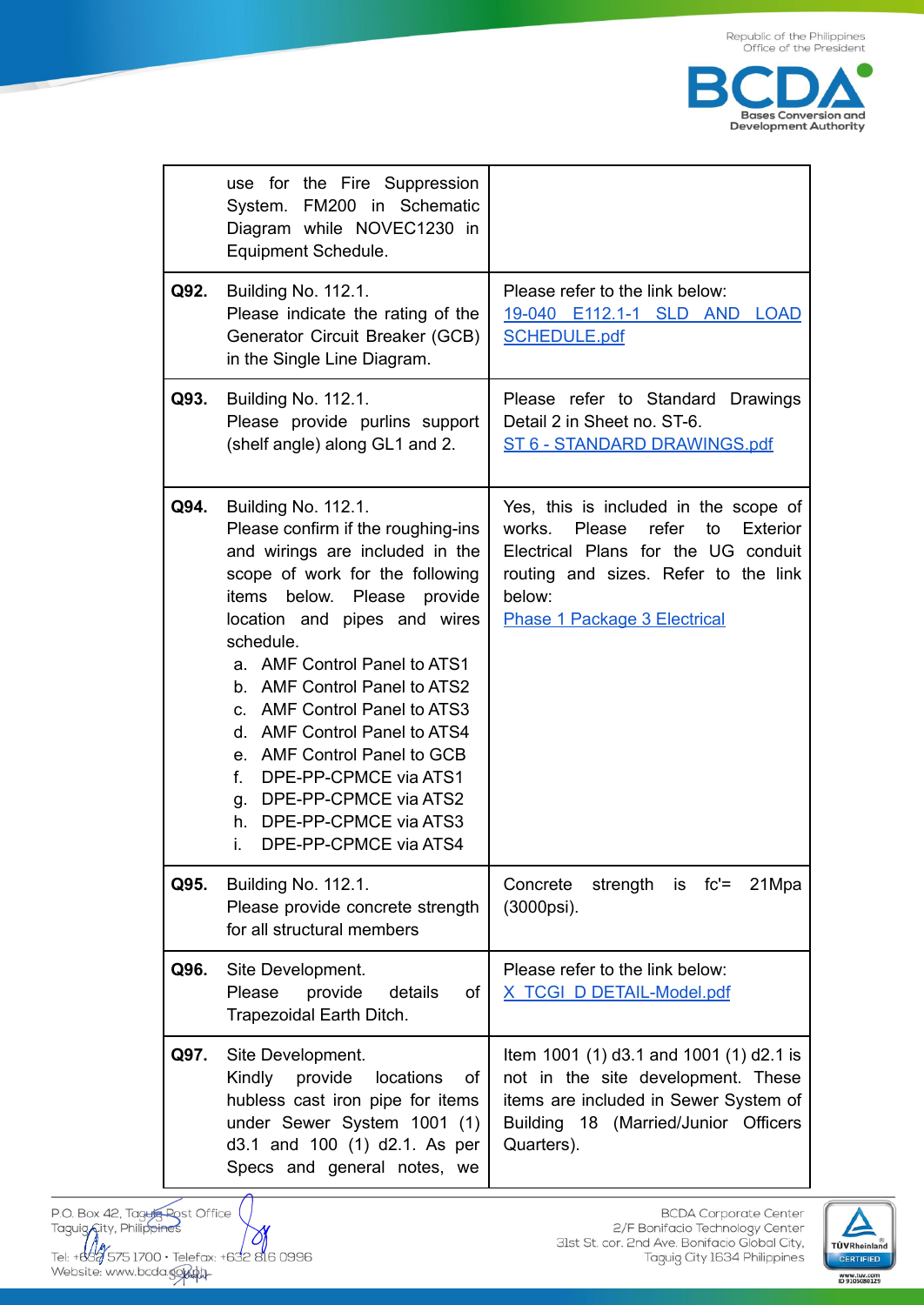

|      | only have uPVC and PVC pipes<br>for sewer pipes.                                                                                                                                                                                                                                                                                                                                              |                                                                                                                                                                          |
|------|-----------------------------------------------------------------------------------------------------------------------------------------------------------------------------------------------------------------------------------------------------------------------------------------------------------------------------------------------------------------------------------------------|--------------------------------------------------------------------------------------------------------------------------------------------------------------------------|
| Q98. | Site Development.<br>Please provide Electrical<br>and<br>Auxiliary Plans<br><b>Site</b><br>for<br>Development.                                                                                                                                                                                                                                                                                | Please refer to the link below:<br><b>Phase 1 Package 3 Electrical</b>                                                                                                   |
| Q99. | Site Development.<br>Please provide<br>Encasement<br>Details for the Telco, CATV and<br><b>Electrical Power Service</b>                                                                                                                                                                                                                                                                       | Please refer to the link below:<br><b>E0-10 DUCT BANK AND HANDHOLE</b><br><b>DETAILS.pdf</b>                                                                             |
|      | Q100. Fire Protection Works.<br>Please provide details for the<br>branch<br>crossmain<br>to<br>line<br>connections.                                                                                                                                                                                                                                                                           | Please refer to the link below for<br>connection details:<br><b>Crossmain to Branchline.JPG</b><br>For location of grooved couplings,<br>please refer to piping layouts. |
|      | Q101. Fire Protection Works.<br>provide<br>Please<br>details<br>for<br><b>Flushing Connection.</b>                                                                                                                                                                                                                                                                                            | Please see detail on the link for the<br>typical flushing connection. Please<br>refer to drawing FP1-1 Note 16.<br><b>BLDG1</b>                                          |
|      |                                                                                                                                                                                                                                                                                                                                                                                               | All flushing connections should be<br>extended with a 40mm diameter pipe<br>and a gate valve.                                                                            |
|      | Q102. Electrical / Electronic Works.<br><b>Technical</b><br>Please<br>provide<br>Specifications for the Public<br>Address System. Issued specs<br>are for the Grounding System.                                                                                                                                                                                                               | PA System is already included in the<br>issued Technical Specification. Refer to<br>Item 1107 of the Tech Specs.                                                         |
|      | Q103. As mentioned during the Prebid<br>Conference held last October 25,<br>2021, the Employer might require<br>a Special Permit License (SPL)<br>Professional<br>issued<br>the<br>by<br>Regulatory Commission (PRC) if<br>the Bidder intends to nominate<br>Engineers. However,<br>Foreign<br>please consider that the SPL<br>issuance is a long process of<br>application in the PRC and is | Please see reply to Q2 of Bid Bulletin<br>No. 4.                                                                                                                         |

P.O. Box 42, Taguig Post Office<br>Taguig City, Philippines 

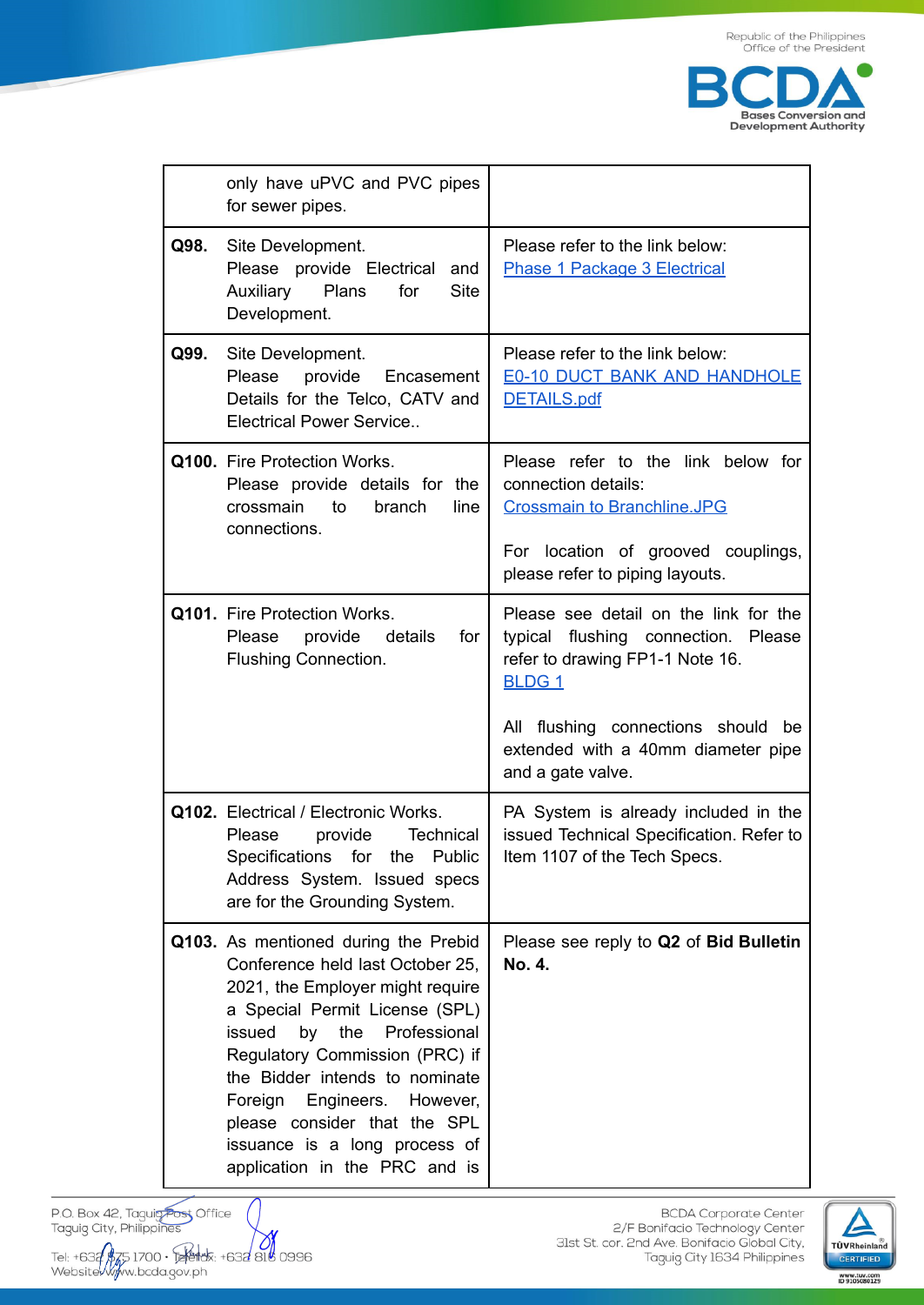

| usually secured by a Foreign<br>Engineer<br>he/she<br>once<br>is<br>engaged/hired for a project in the<br>Philippines. Since we are still in<br>the Bidding process, we hereby<br>request your good office to allow<br>us to submit for nominated<br>Foreign Engineers a Certificate<br>of Recognition for the "ASEAN<br>Chartered Professional Engineer"<br>issued by the ASEAN Charter<br>Professional<br>Engineer<br>Coordinating Committee, which<br>is duly recognized by ASEAN<br>including<br>members<br>the<br>Philippines. We have attached<br>herewith<br>of<br>the<br>sample<br>a a<br>certification of recognition<br>for<br>reference. See Annex "A"<br>Query link, at page 3 (Annex A). |                                                                             |
|-------------------------------------------------------------------------------------------------------------------------------------------------------------------------------------------------------------------------------------------------------------------------------------------------------------------------------------------------------------------------------------------------------------------------------------------------------------------------------------------------------------------------------------------------------------------------------------------------------------------------------------------------------------------------------------------------------|-----------------------------------------------------------------------------|
| Q104. We submit our REQUEST FOR<br>EXTENSION of submission of<br>bid from NOvember 24, 2021 to<br>December 22, 2021. Kindly refer<br>to ANNEX "B" for the formal<br>request.<br>Query link, at page 5 (Annex B).                                                                                                                                                                                                                                                                                                                                                                                                                                                                                      | Please refer to Q1.                                                         |
| Q105. General.<br>We request to allow the repetition<br>of the KEY PERSONNEL that<br>were submitted in Package 2 of<br>this project, and later subject for<br>substitution/replacement in the<br>event that the same Bidder is<br>awarded with Packages 2 and 3.<br>Section<br>Under<br>IV<br>General<br>Condition of the Contract, Item 4,<br>2nd paragraph, it is stated that<br>"The procuring entity will approve<br>any proposed replacement of key<br>personnel only if their relevant<br>qualifications and abilities are<br>equal to or better than those of                                                                                                                                  | reply to<br>Q10<br>of <b>Bid</b><br>Please<br>see<br><b>Bulletin No. 4.</b> |

P. O. Box 42, Taguig Post Office

O, Tel: +632 575 1700 • Telefax: +632 816 0996<br>Website: www.bcda.gof/phr

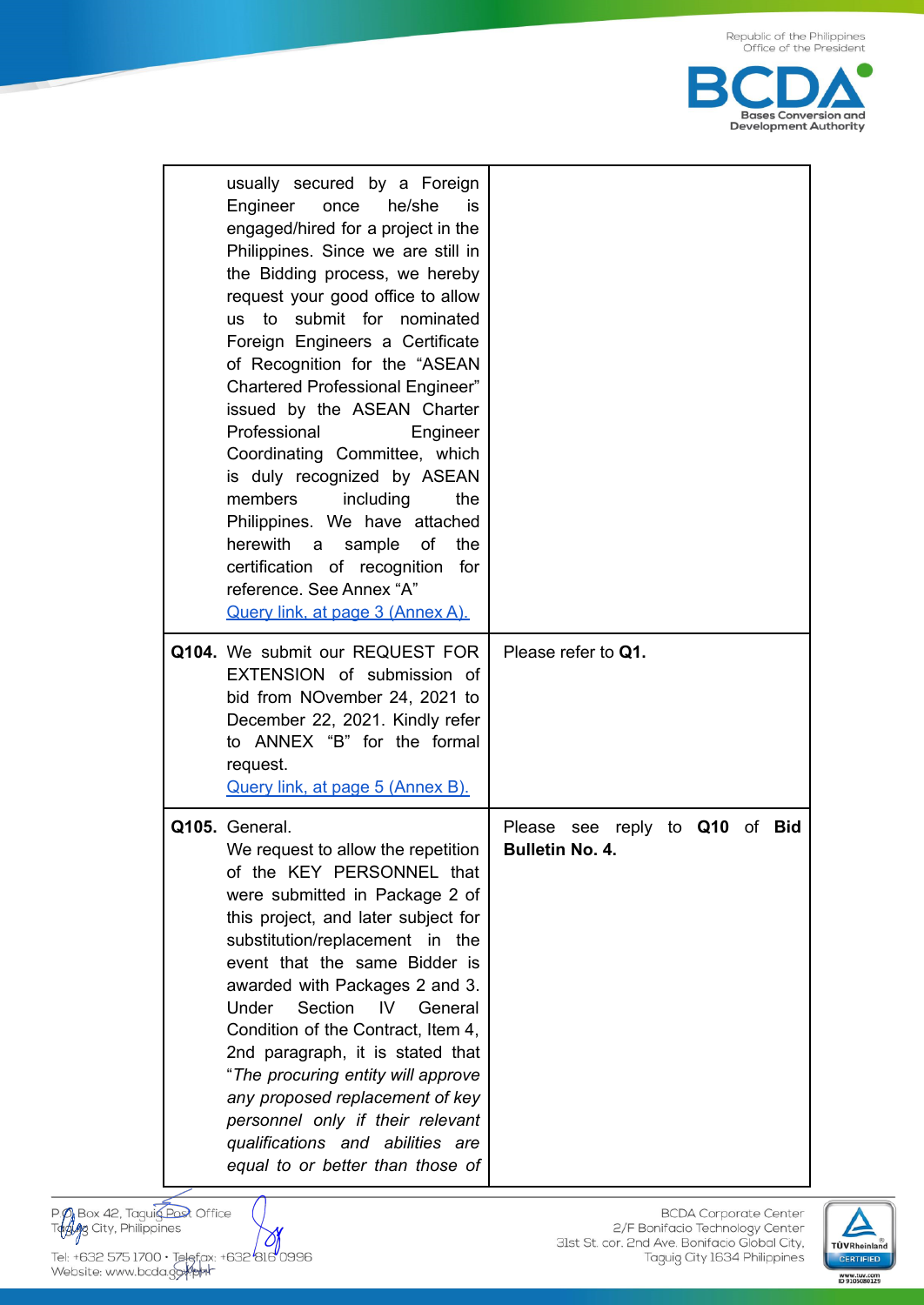

|                     | listed in<br>the<br>the<br>personnel<br>schedule."                                                                                                                                                                              |                                                                                                                                      |
|---------------------|---------------------------------------------------------------------------------------------------------------------------------------------------------------------------------------------------------------------------------|--------------------------------------------------------------------------------------------------------------------------------------|
|                     | Q106. General.<br><b>Please</b><br>advise<br>if<br>this<br>is<br>a<br>re-measurable<br>lump<br>or<br>sum<br>contract                                                                                                            | The project will be undertaken under a<br>unit price/remeasurement contract.                                                         |
| <b>Q107. Civil.</b> | Please provide the Geotechnical<br><b>Investigation Reports</b>                                                                                                                                                                 | Please refer to the link below:<br><b>BTP Geotechnical Report</b>                                                                    |
|                     | Q108. Electrical (All Buildings)<br>Please advise if the Application<br>Internet/Telephone is<br>for<br>not<br>included in the scope of works of<br>the Contractor.                                                             | This is included.                                                                                                                    |
|                     | Q109. Electrical (All Buildings)<br>Please provide the Single Line<br>Diagram for BOQ Item<br>No.<br>1102(33)b "Remote/Start<br>Stop<br>Push<br><b>Button</b><br>in<br><b>NEMA</b><br>3R<br>Enclosure".                         | The Single Line Diagram for the<br>Remote / Start Push Button in NEMA<br>3R Enclosure will be provided by the<br>equipment supplier. |
|                     | Q110. Electrical (All Buildings)<br>Please provide the Single Line<br>Diagram for BOQ Item<br>No.<br>1102(34)b "Combination of ECB<br>20AT/100AF<br>1P<br>230V<br>and<br>Magnetic Motor Starter (MMS) in<br>NEMA 3R Enclosure". | Single Line Diagram will<br>The<br>be<br>provided by the equipment supplier.                                                         |
|                     | Q111. Electrical (All Buildings)<br>Please provide the Single Line<br>Diagram for BOQ Item<br>No.<br>1102(34)e "Combination of ECB<br>30AT/100AF<br>1P<br>230V<br>and<br>Magnetic Motor Starter (MMS) in<br>NEMA 3R Enclosure". | Single Line Diagram<br>The<br>will<br>be<br>provided by the equipment supplier.                                                      |
|                     | Q112. Electrical (All Buildings)<br>Please advise if the BOQ Item<br>No.<br>1104(2) "Audio<br>Visual<br>Equipment<br>consist<br>of<br>the<br>following 1 set of Projector                                                       | Yes. Item 1104(2) will be supplied and<br>installed by the end-user.                                                                 |

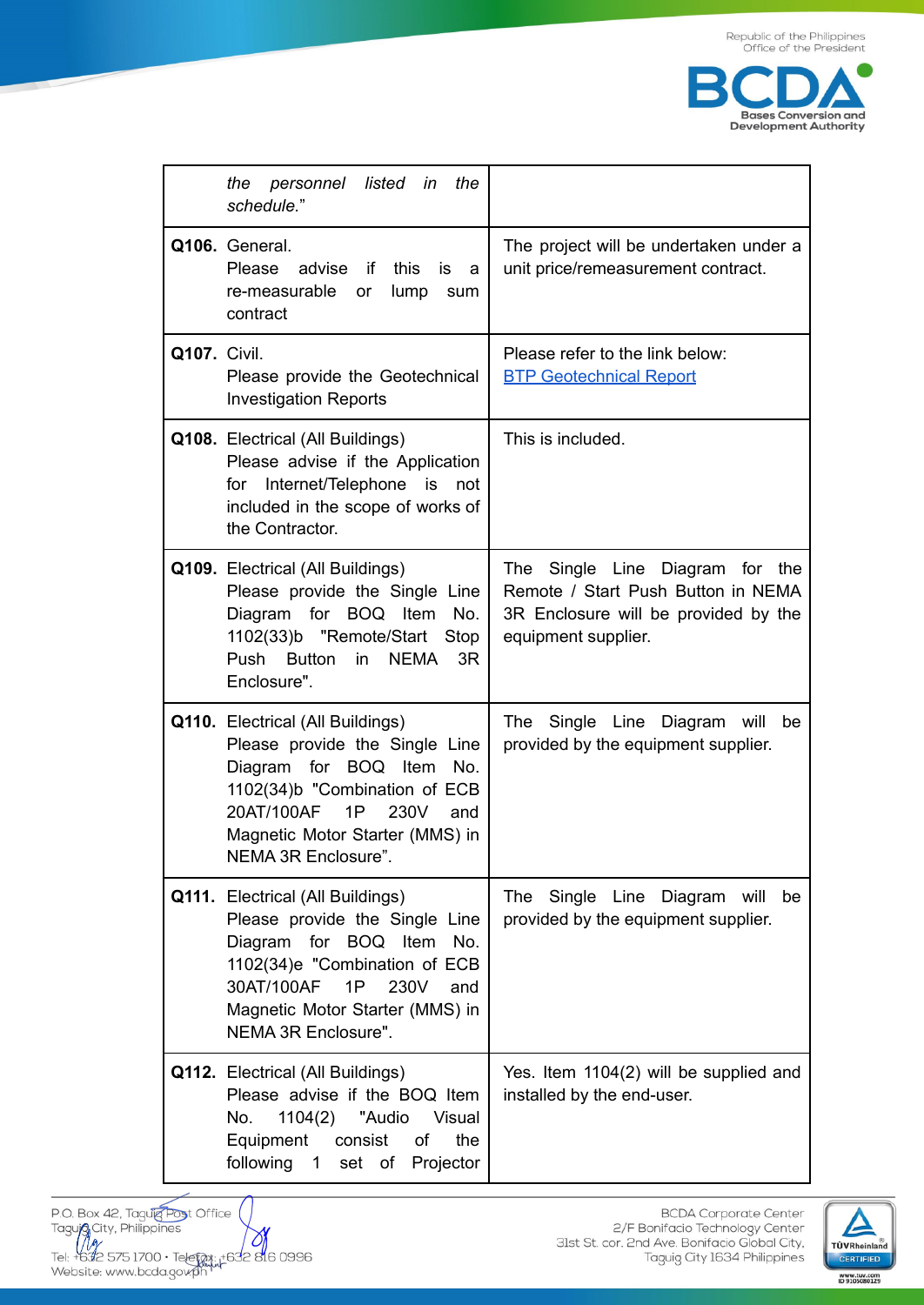

| screen, 1set of LCD Projector,<br>$60Hz$ ,<br>230V.<br>1set<br>οf<br>Mixer/Amplifier, 1<br>οf<br>set<br>Free-Standing Closed Rack and<br>other accessories needed<br>to<br>make the system complete and<br>operational." is Owner Supplied<br>and Installed. |                                                                                            |
|--------------------------------------------------------------------------------------------------------------------------------------------------------------------------------------------------------------------------------------------------------------|--------------------------------------------------------------------------------------------|
| <b>Q113. Exterior Electrical.</b><br>Please provide<br>the<br>detailed<br>layout plan of the Overhead<br>Power Distribution system                                                                                                                           | Please refer to the link below:<br><b>Phase 1 Package 3 Exterior Electrical</b>            |
| Q114. Exterior Electrical.<br>Please provide<br>the<br>detailed<br>layout plan of the Underground<br>Low Voltage Power and Auxiliary<br>Distribution System (Reinforced<br>Concrete Encasement Vehicular<br>Type)                                            | Please refer to the link below:<br><b>Phase 1 Package 3 Exterior Electrical</b>            |
| Q115. Exterior Electrical.<br>Please provide<br>the<br>detailed<br>layout plan of the Underground<br>Low Voltage Power and Auxiliary<br>Distribution System (Reinforced<br>Concrete Encasement Vehicular<br>Type)                                            | Please refer to the link below:<br><b>Phase 1 Package 3 Exterior Electrical</b>            |
| Q116. Exterior Electrical.<br>Please provide the detailed<br>layout plan of the Exterior lighting                                                                                                                                                            | Please refer to the link below:<br><b>Phase 1 Package 3 Exterior Electrical</b>            |
| Q117. Exterior Electrical.<br>Please provide<br>the<br>detailed<br>layout plan of the Overhead to<br>Underground<br>Transition<br>(Termination Pole), 13.2/7.62 KV,<br>3Ø.                                                                                   | Please refer to the link below:<br><b>Phase 1 Package 3 Exterior Electrical</b>            |
| Q118. Please confirm if the<br>areas<br>highlighted on the images below<br>included<br>in<br>the<br>site<br>are<br>development scope of works<br>(Phase 1 - Package 3). These                                                                                | Clearing<br>and<br>Grubbing,<br>and<br>Earthworks are included under Phase 1<br>Package 3. |

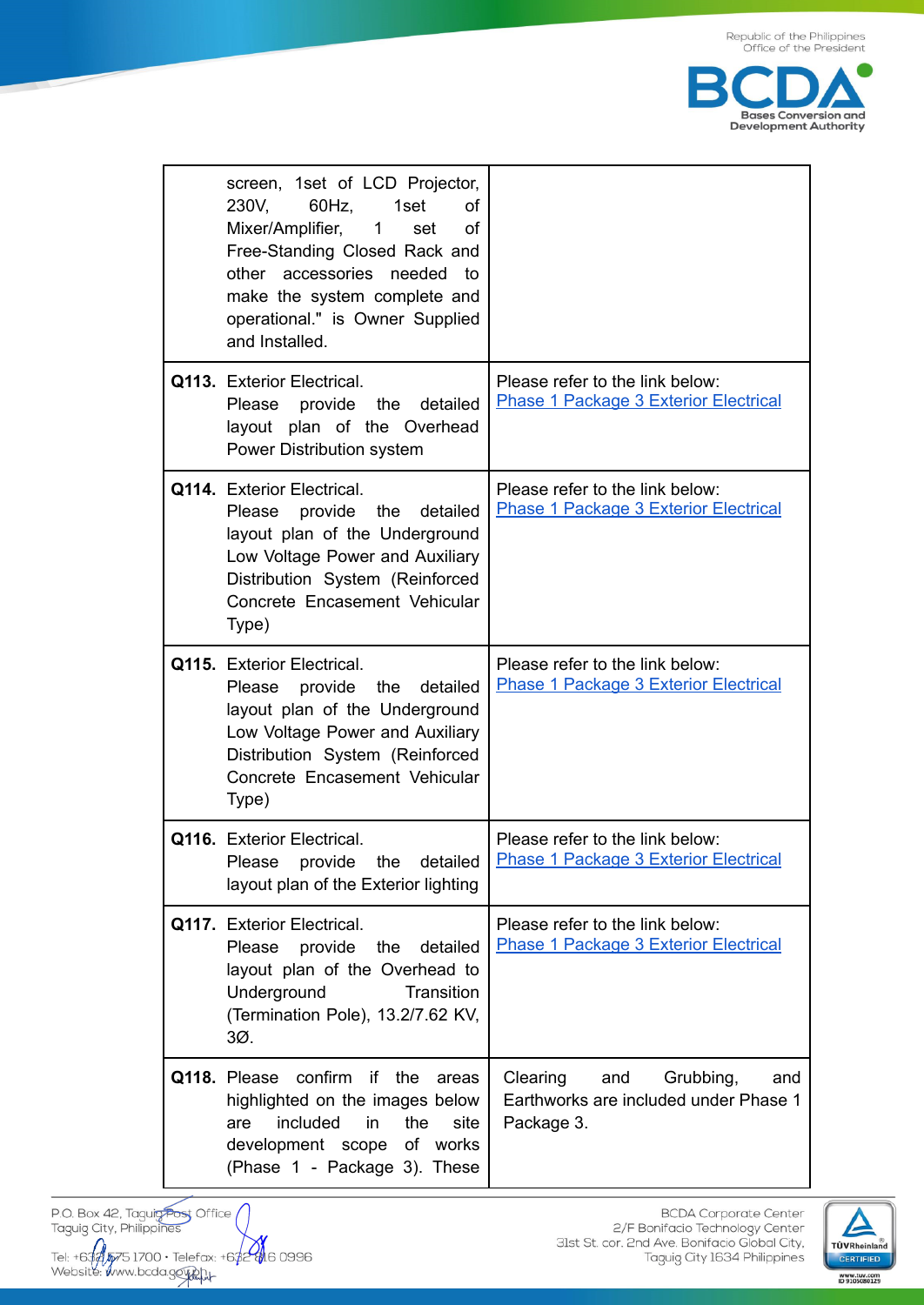

| areas were not highlighted in the<br>Pre-Bid, however were hatched<br>as part of Phase 1 - Package 3 in<br>the issued drawings:<br>a. Adjacent to Bldg. 31<br>b. Adjacent to Bldg. 109 & 110<br>c. Adjacent to Bldg. 23.8<br>d. Adjacent to Bldg. 20.5<br>e. Adjacent to Bldg. 33<br>f. Adjacent to Bldg. 111<br>g. Adjacent to Bldg. 82<br><b>Query link with drawings</b> | Road and parking pavement are not<br>included.                                                                                                                                                                                                                                                                                                   |
|-----------------------------------------------------------------------------------------------------------------------------------------------------------------------------------------------------------------------------------------------------------------------------------------------------------------------------------------------------------------------------|--------------------------------------------------------------------------------------------------------------------------------------------------------------------------------------------------------------------------------------------------------------------------------------------------------------------------------------------------|
| Q119. Site Development.<br>Please provide complete plans<br>and details of Outdoor Basketball<br>Court (2 units), not included to<br>issued plan;                                                                                                                                                                                                                           | Please refer to Q9.                                                                                                                                                                                                                                                                                                                              |
| Q120. Please clarify the formula for<br>the<br>Total<br>Cost in<br>provided<br>Detailed Cost Estimate<br>(see<br>image below)<br><b>TOTAL COST</b><br>(12)<br>$(5)+(11)$<br>The formula for the Total Cost<br>should be $[(5)+(11)x(3)].$<br>Please confirm.                                                                                                                | The formula in the provided form for<br>Detailed Cost Estimate is correct.<br>Column (12) refers to the estimated<br>Total Cost which is equal to the sum of<br>the Estimated Direct Cost [Column (5)]<br>and Total Indirect Cost [Colum (11)].<br>Please refer to DPWH Department<br>Order No. 197 Series of 2016 for<br>further clarification. |
| Q121. Please confirm if the Project will<br>be under PEZA.                                                                                                                                                                                                                                                                                                                  | No.                                                                                                                                                                                                                                                                                                                                              |
| Q122. Building no. 1.<br>Please indicate in the Genset<br>Room the location of ATS 1 & 2.                                                                                                                                                                                                                                                                                   | Please refer to Sheet E1-3D up to 3E.                                                                                                                                                                                                                                                                                                            |

p<br>Taglig City, Philippines<br>Taglig City, Philippines

 $\rightsquigarrow$ Tel: +632 575 1700 • Telefax: +632 816 0996<br>Website: www.bcda.gov.ph